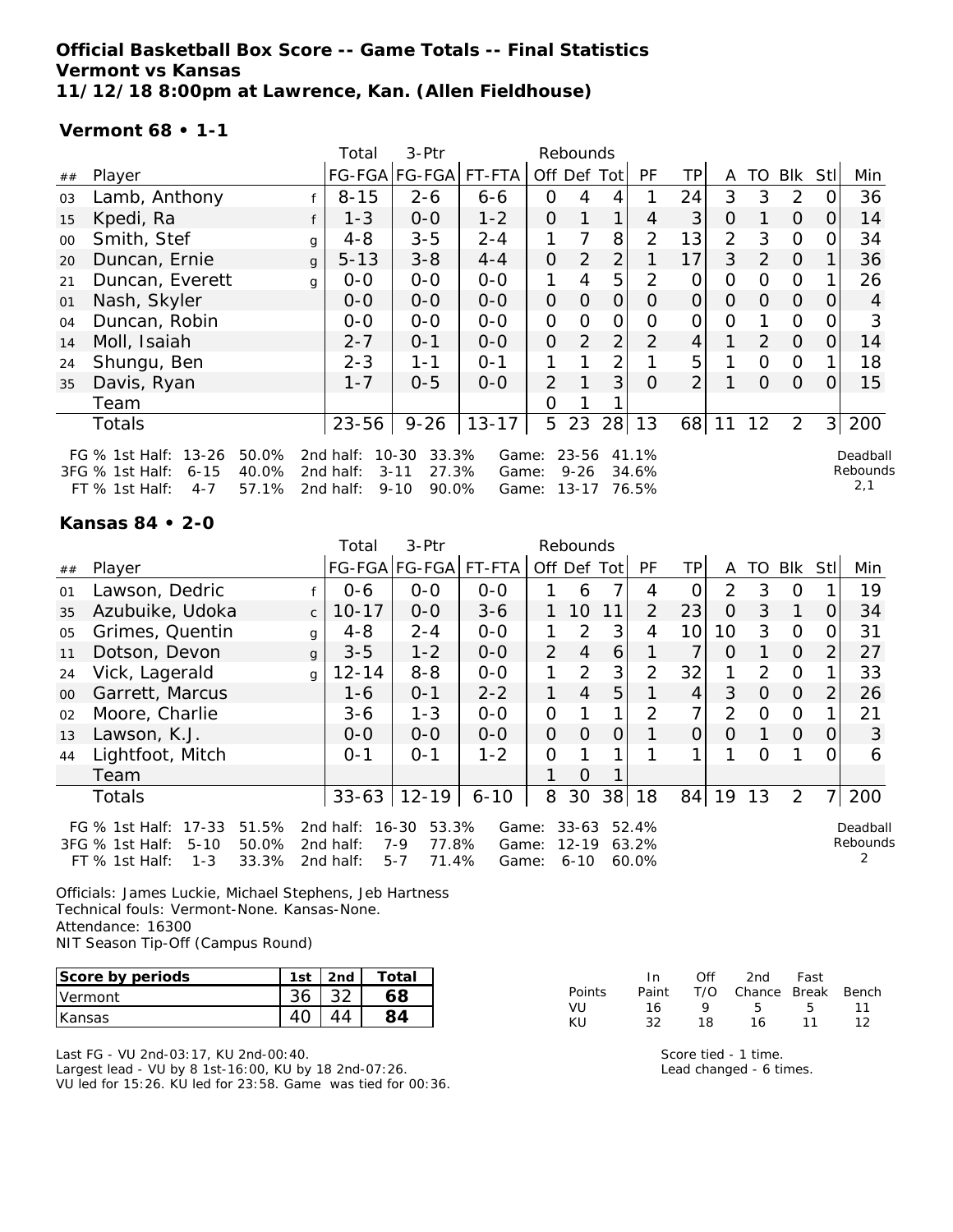# **Vermont vs Kansas 11/12/18 8:00pm at Lawrence, Kan. (Allen Fieldhouse) 1st PERIOD Play-by-Play (Page 1)**

| Time  | Score     |                | Margin HOME/VISITOR                  |       | Time Score  |                | Margin HOME/VISITOR                 |
|-------|-----------|----------------|--------------------------------------|-------|-------------|----------------|-------------------------------------|
| 19:44 |           |                | MISSED JUMPER by Azubuike, Udoka     | 11:51 |             |                | REBOUND (DEF) by Azubuike, Udoka    |
| 19:44 |           |                | REBOUND (OFF) by Dotson, Devon       | 11:34 |             |                | MISSED JUMPER by Garrett, Marcus    |
| 19:36 | $3-0$     | H 3            | GOOD! 3 PTR by Vick, Lagerald        | 11:34 |             |                | REBOUND (DEF) by Davis, Ryan        |
| 19:36 |           |                | ASSIST by Lawson, Dedric             | 11:22 | $17-20$     | V <sub>3</sub> | GOOD! JUMPER by Duncan, Ernie [PNT] |
| 19:20 |           |                | MISSED JUMPER by Duncan, Ernie       | 11:01 |             |                | MISSED LAYUP by Azubuike, Udoka     |
| 19:20 |           |                | REBOUND (DEF) by Lawson, Dedric      | 11:01 |             |                | REBOUND (DEF) by Moll, Isaiah       |
| 19:13 | $6-0$     | H 6            | GOOD! 3 PTR by Vick, Lagerald [FB]   | 10:44 | $17-23$     | V6             | GOOD! 3 PTR by Smith, Stef          |
| 18:52 |           |                | MISSED 3 PTR by Lamb, Anthony        | 10:44 |             |                | ASSIST by Moll, Isaiah              |
| 18:52 |           |                | REBOUND (DEF) by Dotson, Devon       | 10:25 |             |                | FOUL by Moll, Isaiah (P1T2)         |
| 18:42 |           |                | FOUL by Kpedi, Ra (P1T1)             | 10:25 |             |                | MISSED FT SHOT by Lightfoot, Mitch  |
| 18:37 |           |                | MISSED JUMPER by Lawson, Dedric      | 10:25 |             |                | REBOUND (OFF) by (DEADBALL)         |
| 18:37 |           |                | REBOUND (DEF) by Lamb, Anthony       | 10:25 | 18-23       | V <sub>5</sub> | GOOD! FT SHOT by Lightfoot, Mitch   |
| 18:21 | $6 - 3$   | $H_3$          | GOOD! 3 PTR by Smith, Stef           | 10:25 |             |                | SUB IN: Lamb, Anthony               |
| 18:21 |           |                | ASSIST by Lamb, Anthony              | 10:25 |             |                | SUB IN: Duncan, Robin               |
| 17:58 |           |                | TURNOVR by Lawson, Dedric            | 10:25 |             |                | SUB IN: Nash, Skyler                |
| 17:46 | $6 - 5$   | H 1            | GOOD! JUMPER by Lamb, Anthony [PNT]  | 10:25 |             |                | SUB OUT: Davis, Ryan                |
|       |           |                |                                      |       |             |                |                                     |
| 17:30 |           |                | TURNOVR by Azubuike, Udoka           | 10:25 |             |                | SUB OUT: Shungu, Ben                |
| 17:16 | $6 - 8$   | V <sub>2</sub> | GOOD! 3 PTR by Duncan, Ernie         | 10:25 |             |                | SUB OUT: Duncan, Ernie              |
| 17:16 |           |                | ASSIST by Lamb, Anthony              | 10:25 |             |                | SUB IN: Dotson, Devon               |
| 17:05 | $8-8$     | T <sub>1</sub> | GOOD! DUNK by Azubuike, Udoka [PNT]  | 10:25 |             |                | SUB IN: Grimes, Quentin             |
| 17:05 |           |                | ASSIST by Grimes, Quentin            | 10:25 |             |                | SUB IN: Lawson, Dedric              |
| 16:53 | 8-11      | V <sub>3</sub> | GOOD! 3 PTR by Duncan, Ernie         | 10:25 |             |                | SUB OUT: Azubuike, Udoka            |
| 16:38 |           |                | MISSED JUMPER by Grimes, Quentin     | 10:25 |             |                | SUB OUT: Vick, Lagerald             |
| 16:38 |           |                | REBOUND (DEF) by Smith, Stef         | 10:25 |             |                | SUB OUT: Moore, Charlie             |
| 16:30 | $8 - 14$  | V6             | GOOD! 3 PTR by Smith, Stef [FB]      | 10:06 |             |                | MISSED JUMPER by Moll, Isaiah       |
| 16:27 |           |                | TIMEOUT 30sec                        | 10:06 |             |                | <b>BLOCK by Lightfoot, Mitch</b>    |
| 16:27 |           |                | SUB IN: Davis, Ryan                  | 10:05 |             |                | REBOUND (DEF) by Lightfoot, Mitch   |
| 16:27 |           |                | SUB OUT: Kpedi, Ra                   | 09:42 |             |                | MISSED 3 PTR by Lightfoot, Mitch    |
| 16:13 |           |                | TURNOVR by Dotson, Devon             | 09:42 |             |                | REBOUND (DEF) by Smith, Stef        |
| 16:13 |           |                | SUB IN : Moore, Charlie              | 09:25 | 18-25       | V 7            | GOOD! JUMPER by Lamb, Anthony [PNT] |
| 16:13 |           |                | SUB OUT: Dotson, Devon               | 09:25 |             |                | FOUL by Lightfoot, Mitch (P1T3)     |
| 16:00 |           |                | FOUL by Vick, Lagerald (P1T1)        | 09:25 | 18-26       | $V_8$          | GOOD! FT SHOT by Lamb, Anthony      |
| 16:00 | $8 - 15$  | V <sub>7</sub> | GOOD! FT SHOT by Duncan, Ernie       | 09:25 |             |                | SUB IN: Kpedi, Ra                   |
| 16:00 | $8 - 16$  | V8             | GOOD! FT SHOT by Duncan, Ernie       | 09:25 |             |                | SUB OUT: Moll, Isaiah               |
| 15:43 |           |                | MISSED LAYUP by Azubuike, Udoka      | 09:25 |             |                | SUB IN: Vick, Lagerald              |
| 15:43 |           |                | REBOUND (OFF) by Lawson, Dedric      | 09:25 |             |                | SUB OUT: Lightfoot, Mitch           |
| 15:39 |           |                | MISSED LAYUP by Lawson, Dedric       | 09:17 | $20 - 26$   | V6             | GOOD! DUNK by Vick, Lagerald [PNT]  |
| 15:39 |           |                | REBOUND (DEF) by Smith, Stef         | 08:47 |             |                | TURNOVR by Lamb, Anthony            |
| 15:26 |           |                | MISSED 3 PTR by Davis, Ryan          | 08:46 |             |                | STEAL by Dotson, Devon              |
| 15:26 |           |                | REBOUND (DEF) by Grimes, Quentin     | 08:43 |             |                | MISSED LAYUP by Vick, Lagerald      |
| 15:17 | $10 - 16$ | V6             | GOOD! DUNK by Azubuike, Udoka [PNT]  | 08:43 |             |                | REBOUND (DEF) by (TEAM)             |
| 15:17 |           |                | <b>ASSIST by Grimes, Quentin</b>     | 08:42 |             |                | SUB IN : Duncan, Everett            |
| 14:54 |           |                | FOUL by Lawson, Dedric (P1T2)        | 08:42 |             |                | SUB OUT: Smith, Stef                |
| 14:54 |           |                | SUB IN: Lightfoot, Mitch             | 08:36 |             |                | TURNOVR by Duncan, Robin            |
| 14:54 |           |                | SUB IN: Garrett, Marcus              | 08:36 |             |                | SUB IN: Duncan, Ernie               |
| 14:54 |           |                | SUB OUT: Lawson, Dedric              | 08:36 |             |                | SUB IN : Moll, Isaiah               |
| 14:54 |           |                | SUB OUT: Grimes, Quentin             | 08:36 |             |                | SUB OUT: Duncan, Robin              |
| 14:41 | 10-18     | V8             | GOOD! JUMPER by Lamb, Anthony        | 08:36 |             |                | SUB OUT: Kpedi, Ra                  |
| 14:18 |           |                | TURNOVR by Azubuike, Udoka           | 08:25 |             |                | TURNOVR by Lawson, Dedric           |
| 14:18 |           |                | SUB IN: Shungu, Ben                  | 08:25 |             |                | FOUL by Lawson, Dedric (P2T4)       |
| 14:18 |           |                | SUB OUT: Duncan, Everett             | 08:25 |             |                | SUB IN: Azubuike, Udoka             |
| 14:05 |           |                | MISSED 3 PTR by Davis, Ryan          | 08:25 |             |                | SUB OUT: Lawson, Dedric             |
| 14:05 |           |                | REBOUND (OFF) by Davis, Ryan         | 08:11 |             |                | FOUL by Moll, Isaiah (P2T3)         |
| 13:59 |           |                | MISSED 3 PTR by Duncan, Ernie        | 08:11 |             |                | TURNOVR by Moll, Isaiah             |
| 13:59 |           |                | REBOUND (DEF) by Azubuike, Udoka     | 07:53 |             |                | MISSED JUMPER by Garrett, Marcus    |
| 13:44 | 12-18     | V6             | GOOD! LAYUP by Garrett, Marcus [PNT] | 07:53 |             |                | REBOUND (OFF) by Garrett, Marcus    |
| 13:20 |           |                | TURNOVR by Smith, Stef               | 07:41 | 22-26       | V 4            | GOOD! DUNK by Azubuike, Udoka [PNT] |
| 13:20 |           |                | STEAL by Vick, Lagerald              | 07:41 |             |                | ASSIST by Grimes, Quentin           |
| 13:20 |           |                | SUB IN: Moll, Isaiah                 | 07:27 | 22-29       | V 7            | GOOD! 3 PTR by Lamb, Anthony        |
| 13:20 |           |                | SUB OUT: Lamb, Anthony               | 07:27 |             |                | ASSIST by Duncan, Ernie             |
| 13:05 |           |                | MISSED DUNK by Azubuike, Udoka       | 07:08 |             |                | MISSED JUMPER by Grimes, Quentin    |
| 13:05 |           |                | REBOUND (OFF) by Vick, Lagerald      | 07:08 |             |                | REBOUND (OFF) by Grimes, Quentin    |
| 12:59 | 15-18     | $V_3$          | GOOD! 3 PTR by Vick, Lagerald        | 07:00 | 25-29       | V <sub>4</sub> | GOOD! 3 PTR by Vick, Lagerald       |
| 12:59 |           |                | ASSIST by Lightfoot, Mitch           | 06:38 |             |                | TURNOVR by Moll, Isaiah             |
| 12:37 |           |                | MISSED JUMPER by Moll, Isaiah        | 06:38 |             |                | TIMEOUT MEDIA                       |
| 12:37 |           |                | REBOUND (DEF) by Azubuike, Udoka     | 06:38 |             |                | SUB IN: Kpedi, Ra                   |
| 12:20 | 17-18     | V 1            | GOOD! JUMPER by Vick, Lagerald       | 06:38 |             |                | SUB IN: Smith, Stef                 |
| 12:20 |           |                | ASSIST by Moore, Charlie             | 06:38 |             |                | SUB OUT: Nash, Skyler               |
| 11:51 |           |                | MISSED 3 PTR by Davis, Ryan          | 06:38 |             |                | SUB OUT: Moll, Isaiah               |
|       |           |                |                                      |       | 06:17 27-29 | V 2            | GOOD! JUMPER by Dotson, Devon       |
|       |           |                |                                      |       |             |                |                                     |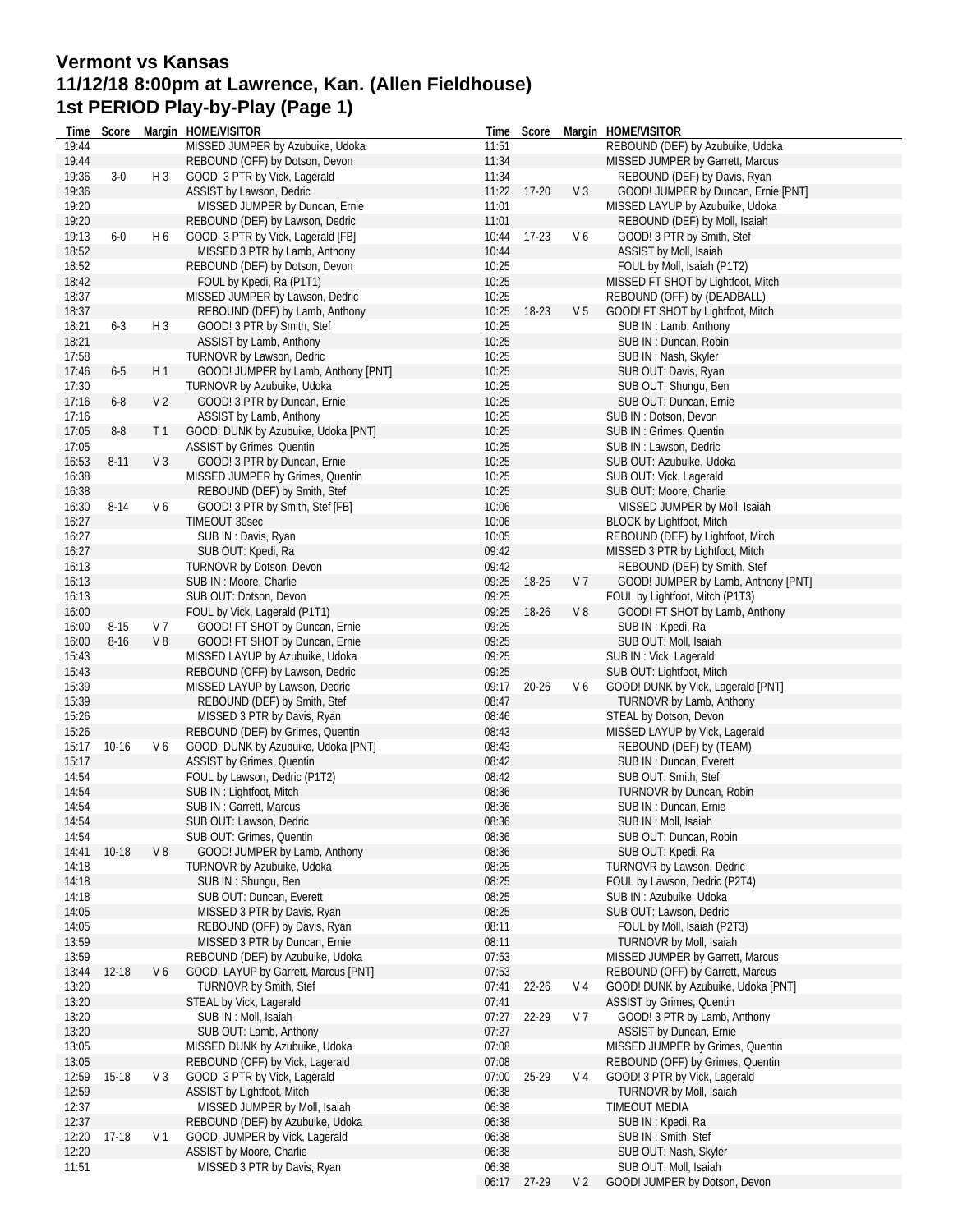# **Vermont vs Kansas 11/12/18 8:00pm at Lawrence, Kan. (Allen Fieldhouse) 1st PERIOD Play-by-Play (Page 2)**

| 05:55<br>FOUL by Vick, Lagerald (P2T5)<br>05:55<br>MISSED FT SHOT by Smith, Stef<br>Fast<br>In<br>Off<br>2nd<br>05:55<br>REBOUND (OFF) by (DEADBALL)<br>T/O<br>Bench<br>1st period-only<br>Paint<br>Chance<br>Break<br>05:55<br>Vermont<br>MISSED FT SHOT by Smith, Stef<br>8<br>7<br>2<br>3<br>2<br>05:55<br>5<br>5<br>REBOUND (DEF) by Azubuike, Udoka<br>18<br>11<br>11<br>Kansas<br>05:55<br>SUB IN : Moore, Charlie<br>05:55<br>SUB IN: Lawson, K.J.<br>05:55<br>SUB OUT: Vick, Lagerald<br>05:55<br>SUB OUT: Garrett, Marcus<br>05:36<br>MISSED 3 PTR by Grimes, Quentin<br>05:36<br>REBOUND (DEF) by Kpedi, Ra<br>05:23<br>MISSED LAYUP by Kpedi, Ra<br>05:23<br>REBOUND (DEF) by Azubuike, Udoka<br>05:16<br>MISSED 3 PTR by Dotson, Devon<br>05:16<br>REBOUND (DEF) by Duncan, Everett<br>04:55<br>FOUL by Azubuike, Udoka (P1T6)<br>04:55<br>MISSED FT SHOT by Kpedi, Ra<br>04:55<br>REBOUND (OFF) by (DEADBALL)<br>04:55<br>27-30<br>$V_3$<br>GOOD! FT SHOT by Kpedi, Ra<br>29-30<br>V <sub>1</sub><br>04:43<br>GOOD! LAYUP by Azubuike, Udoka [PNT]<br>04:43<br>ASSIST by Grimes, Quentin<br>04:43<br>FOUL by Kpedi, Ra (P2T4)<br>04:43<br>MISSED FT SHOT by Azubuike, Udoka<br>04:43<br>REBOUND (DEF) by Duncan, Everett<br>04:43<br>SUB IN: Davis, Ryan<br>04:43<br>SUB OUT: Kpedi, Ra<br>04:25<br>FOUL by Duncan, Ernie (P1T5)<br>04:25<br>TURNOVR by Duncan, Ernie<br>04:14<br>GOOD! DUNK by Azubuike, Udoka [PNT]<br>31-30<br>H 1<br>04:14<br>ASSIST by Grimes, Quentin<br>V <sub>1</sub><br>03:58<br>$31-32$<br>GOOD! LAYUP by Davis, Ryan [PNT]<br>03:58<br>ASSIST by Lamb, Anthony<br>03:42<br>33-32<br>H 1<br>GOOD! JUMPER by Moore, Charlie<br>03:19<br>MISSED 3 PTR by Duncan, Ernie<br>03:19<br>REBOUND (OFF) by Smith, Stef<br>33-34<br>V <sub>1</sub><br>03:13<br>GOOD! JUMPER by Smith, Stef<br>03:00<br>FOUL by Lawson, K.J. (P1T7)<br>03:00<br>TURNOVR by Lawson, K.J.<br>03:00<br>SUB IN: Garrett, Marcus<br>03:00<br>SUB OUT: Lawson, K.J.<br>02:42<br>MISSED 3 PTR by Davis, Ryan<br>02:42<br>REBOUND (DEF) by Dotson, Devon<br>02:33<br>MISSED 3 PTR by Moore, Charlie<br>02:33<br>REBOUND (DEF) by Duncan, Everett<br>02:12<br>33-36<br>GOOD! JUMPER by Lamb, Anthony<br>V3<br>01:49<br>35-36<br>V 1 GOOD! DUNK by Azubuike, Udoka [PNT]<br><b>ASSIST by Garrett, Marcus</b><br>01:49<br>MISSED 3 PTR by Lamb, Anthony<br>01:13<br>01:13<br>REBOUND (DEF) by Azubuike, Udoka<br>00:53<br>38-36<br>H <sub>2</sub><br>GOOD! 3 PTR by Grimes, Quentin<br>00:53<br>ASSIST by Moore, Charlie<br>TIMEOUT 30sec<br>00:47<br>SUB IN: Shungu, Ben<br>00:47<br>00:47<br>SUB OUT: Davis, Ryan<br>00:47<br>SUB IN: Lightfoot, Mitch<br>00:47<br>SUB OUT: Azubuike, Udoka<br>00:33<br>TURNOVR by Lamb, Anthony<br>00:32<br><b>STEAL by Garrett, Marcus</b><br>00:29<br>40-36<br>GOOD! JUMPER by Grimes, Quentin [FB/PNT]<br>H 4<br>00:06<br>MISSED 3 PTR by Duncan, Ernie<br>00:06<br>REBOUND (DEF) by Moore, Charlie<br>MISSED 3 PTR by Moore, Charlie<br>00:00 |       |  | Time Score Margin HOME/VISITOR |  | Time Score Margin HOME/VISITOR |  |  |  |
|---------------------------------------------------------------------------------------------------------------------------------------------------------------------------------------------------------------------------------------------------------------------------------------------------------------------------------------------------------------------------------------------------------------------------------------------------------------------------------------------------------------------------------------------------------------------------------------------------------------------------------------------------------------------------------------------------------------------------------------------------------------------------------------------------------------------------------------------------------------------------------------------------------------------------------------------------------------------------------------------------------------------------------------------------------------------------------------------------------------------------------------------------------------------------------------------------------------------------------------------------------------------------------------------------------------------------------------------------------------------------------------------------------------------------------------------------------------------------------------------------------------------------------------------------------------------------------------------------------------------------------------------------------------------------------------------------------------------------------------------------------------------------------------------------------------------------------------------------------------------------------------------------------------------------------------------------------------------------------------------------------------------------------------------------------------------------------------------------------------------------------------------------------------------------------------------------------------------------------------------------------------------------------------------------------------------------------------------------------------------------------------------------------------------------------------------------------------------------------------------------------------------------------------------------------------------------------------------------------------------------------------------------------------------------------------------------------------------------------------------------------------------------------------------------------------------------------------------------------------------------------------------------------------------------------------------------------------------------------------|-------|--|--------------------------------|--|--------------------------------|--|--|--|
|                                                                                                                                                                                                                                                                                                                                                                                                                                                                                                                                                                                                                                                                                                                                                                                                                                                                                                                                                                                                                                                                                                                                                                                                                                                                                                                                                                                                                                                                                                                                                                                                                                                                                                                                                                                                                                                                                                                                                                                                                                                                                                                                                                                                                                                                                                                                                                                                                                                                                                                                                                                                                                                                                                                                                                                                                                                                                                                                                                                       |       |  |                                |  |                                |  |  |  |
|                                                                                                                                                                                                                                                                                                                                                                                                                                                                                                                                                                                                                                                                                                                                                                                                                                                                                                                                                                                                                                                                                                                                                                                                                                                                                                                                                                                                                                                                                                                                                                                                                                                                                                                                                                                                                                                                                                                                                                                                                                                                                                                                                                                                                                                                                                                                                                                                                                                                                                                                                                                                                                                                                                                                                                                                                                                                                                                                                                                       |       |  |                                |  |                                |  |  |  |
|                                                                                                                                                                                                                                                                                                                                                                                                                                                                                                                                                                                                                                                                                                                                                                                                                                                                                                                                                                                                                                                                                                                                                                                                                                                                                                                                                                                                                                                                                                                                                                                                                                                                                                                                                                                                                                                                                                                                                                                                                                                                                                                                                                                                                                                                                                                                                                                                                                                                                                                                                                                                                                                                                                                                                                                                                                                                                                                                                                                       |       |  |                                |  |                                |  |  |  |
|                                                                                                                                                                                                                                                                                                                                                                                                                                                                                                                                                                                                                                                                                                                                                                                                                                                                                                                                                                                                                                                                                                                                                                                                                                                                                                                                                                                                                                                                                                                                                                                                                                                                                                                                                                                                                                                                                                                                                                                                                                                                                                                                                                                                                                                                                                                                                                                                                                                                                                                                                                                                                                                                                                                                                                                                                                                                                                                                                                                       |       |  |                                |  |                                |  |  |  |
|                                                                                                                                                                                                                                                                                                                                                                                                                                                                                                                                                                                                                                                                                                                                                                                                                                                                                                                                                                                                                                                                                                                                                                                                                                                                                                                                                                                                                                                                                                                                                                                                                                                                                                                                                                                                                                                                                                                                                                                                                                                                                                                                                                                                                                                                                                                                                                                                                                                                                                                                                                                                                                                                                                                                                                                                                                                                                                                                                                                       |       |  |                                |  |                                |  |  |  |
|                                                                                                                                                                                                                                                                                                                                                                                                                                                                                                                                                                                                                                                                                                                                                                                                                                                                                                                                                                                                                                                                                                                                                                                                                                                                                                                                                                                                                                                                                                                                                                                                                                                                                                                                                                                                                                                                                                                                                                                                                                                                                                                                                                                                                                                                                                                                                                                                                                                                                                                                                                                                                                                                                                                                                                                                                                                                                                                                                                                       |       |  |                                |  |                                |  |  |  |
|                                                                                                                                                                                                                                                                                                                                                                                                                                                                                                                                                                                                                                                                                                                                                                                                                                                                                                                                                                                                                                                                                                                                                                                                                                                                                                                                                                                                                                                                                                                                                                                                                                                                                                                                                                                                                                                                                                                                                                                                                                                                                                                                                                                                                                                                                                                                                                                                                                                                                                                                                                                                                                                                                                                                                                                                                                                                                                                                                                                       |       |  |                                |  |                                |  |  |  |
|                                                                                                                                                                                                                                                                                                                                                                                                                                                                                                                                                                                                                                                                                                                                                                                                                                                                                                                                                                                                                                                                                                                                                                                                                                                                                                                                                                                                                                                                                                                                                                                                                                                                                                                                                                                                                                                                                                                                                                                                                                                                                                                                                                                                                                                                                                                                                                                                                                                                                                                                                                                                                                                                                                                                                                                                                                                                                                                                                                                       |       |  |                                |  |                                |  |  |  |
|                                                                                                                                                                                                                                                                                                                                                                                                                                                                                                                                                                                                                                                                                                                                                                                                                                                                                                                                                                                                                                                                                                                                                                                                                                                                                                                                                                                                                                                                                                                                                                                                                                                                                                                                                                                                                                                                                                                                                                                                                                                                                                                                                                                                                                                                                                                                                                                                                                                                                                                                                                                                                                                                                                                                                                                                                                                                                                                                                                                       |       |  |                                |  |                                |  |  |  |
|                                                                                                                                                                                                                                                                                                                                                                                                                                                                                                                                                                                                                                                                                                                                                                                                                                                                                                                                                                                                                                                                                                                                                                                                                                                                                                                                                                                                                                                                                                                                                                                                                                                                                                                                                                                                                                                                                                                                                                                                                                                                                                                                                                                                                                                                                                                                                                                                                                                                                                                                                                                                                                                                                                                                                                                                                                                                                                                                                                                       |       |  |                                |  |                                |  |  |  |
|                                                                                                                                                                                                                                                                                                                                                                                                                                                                                                                                                                                                                                                                                                                                                                                                                                                                                                                                                                                                                                                                                                                                                                                                                                                                                                                                                                                                                                                                                                                                                                                                                                                                                                                                                                                                                                                                                                                                                                                                                                                                                                                                                                                                                                                                                                                                                                                                                                                                                                                                                                                                                                                                                                                                                                                                                                                                                                                                                                                       |       |  |                                |  |                                |  |  |  |
|                                                                                                                                                                                                                                                                                                                                                                                                                                                                                                                                                                                                                                                                                                                                                                                                                                                                                                                                                                                                                                                                                                                                                                                                                                                                                                                                                                                                                                                                                                                                                                                                                                                                                                                                                                                                                                                                                                                                                                                                                                                                                                                                                                                                                                                                                                                                                                                                                                                                                                                                                                                                                                                                                                                                                                                                                                                                                                                                                                                       |       |  |                                |  |                                |  |  |  |
|                                                                                                                                                                                                                                                                                                                                                                                                                                                                                                                                                                                                                                                                                                                                                                                                                                                                                                                                                                                                                                                                                                                                                                                                                                                                                                                                                                                                                                                                                                                                                                                                                                                                                                                                                                                                                                                                                                                                                                                                                                                                                                                                                                                                                                                                                                                                                                                                                                                                                                                                                                                                                                                                                                                                                                                                                                                                                                                                                                                       |       |  |                                |  |                                |  |  |  |
|                                                                                                                                                                                                                                                                                                                                                                                                                                                                                                                                                                                                                                                                                                                                                                                                                                                                                                                                                                                                                                                                                                                                                                                                                                                                                                                                                                                                                                                                                                                                                                                                                                                                                                                                                                                                                                                                                                                                                                                                                                                                                                                                                                                                                                                                                                                                                                                                                                                                                                                                                                                                                                                                                                                                                                                                                                                                                                                                                                                       |       |  |                                |  |                                |  |  |  |
|                                                                                                                                                                                                                                                                                                                                                                                                                                                                                                                                                                                                                                                                                                                                                                                                                                                                                                                                                                                                                                                                                                                                                                                                                                                                                                                                                                                                                                                                                                                                                                                                                                                                                                                                                                                                                                                                                                                                                                                                                                                                                                                                                                                                                                                                                                                                                                                                                                                                                                                                                                                                                                                                                                                                                                                                                                                                                                                                                                                       |       |  |                                |  |                                |  |  |  |
|                                                                                                                                                                                                                                                                                                                                                                                                                                                                                                                                                                                                                                                                                                                                                                                                                                                                                                                                                                                                                                                                                                                                                                                                                                                                                                                                                                                                                                                                                                                                                                                                                                                                                                                                                                                                                                                                                                                                                                                                                                                                                                                                                                                                                                                                                                                                                                                                                                                                                                                                                                                                                                                                                                                                                                                                                                                                                                                                                                                       |       |  |                                |  |                                |  |  |  |
|                                                                                                                                                                                                                                                                                                                                                                                                                                                                                                                                                                                                                                                                                                                                                                                                                                                                                                                                                                                                                                                                                                                                                                                                                                                                                                                                                                                                                                                                                                                                                                                                                                                                                                                                                                                                                                                                                                                                                                                                                                                                                                                                                                                                                                                                                                                                                                                                                                                                                                                                                                                                                                                                                                                                                                                                                                                                                                                                                                                       |       |  |                                |  |                                |  |  |  |
|                                                                                                                                                                                                                                                                                                                                                                                                                                                                                                                                                                                                                                                                                                                                                                                                                                                                                                                                                                                                                                                                                                                                                                                                                                                                                                                                                                                                                                                                                                                                                                                                                                                                                                                                                                                                                                                                                                                                                                                                                                                                                                                                                                                                                                                                                                                                                                                                                                                                                                                                                                                                                                                                                                                                                                                                                                                                                                                                                                                       |       |  |                                |  |                                |  |  |  |
|                                                                                                                                                                                                                                                                                                                                                                                                                                                                                                                                                                                                                                                                                                                                                                                                                                                                                                                                                                                                                                                                                                                                                                                                                                                                                                                                                                                                                                                                                                                                                                                                                                                                                                                                                                                                                                                                                                                                                                                                                                                                                                                                                                                                                                                                                                                                                                                                                                                                                                                                                                                                                                                                                                                                                                                                                                                                                                                                                                                       |       |  |                                |  |                                |  |  |  |
|                                                                                                                                                                                                                                                                                                                                                                                                                                                                                                                                                                                                                                                                                                                                                                                                                                                                                                                                                                                                                                                                                                                                                                                                                                                                                                                                                                                                                                                                                                                                                                                                                                                                                                                                                                                                                                                                                                                                                                                                                                                                                                                                                                                                                                                                                                                                                                                                                                                                                                                                                                                                                                                                                                                                                                                                                                                                                                                                                                                       |       |  |                                |  |                                |  |  |  |
|                                                                                                                                                                                                                                                                                                                                                                                                                                                                                                                                                                                                                                                                                                                                                                                                                                                                                                                                                                                                                                                                                                                                                                                                                                                                                                                                                                                                                                                                                                                                                                                                                                                                                                                                                                                                                                                                                                                                                                                                                                                                                                                                                                                                                                                                                                                                                                                                                                                                                                                                                                                                                                                                                                                                                                                                                                                                                                                                                                                       |       |  |                                |  |                                |  |  |  |
|                                                                                                                                                                                                                                                                                                                                                                                                                                                                                                                                                                                                                                                                                                                                                                                                                                                                                                                                                                                                                                                                                                                                                                                                                                                                                                                                                                                                                                                                                                                                                                                                                                                                                                                                                                                                                                                                                                                                                                                                                                                                                                                                                                                                                                                                                                                                                                                                                                                                                                                                                                                                                                                                                                                                                                                                                                                                                                                                                                                       |       |  |                                |  |                                |  |  |  |
|                                                                                                                                                                                                                                                                                                                                                                                                                                                                                                                                                                                                                                                                                                                                                                                                                                                                                                                                                                                                                                                                                                                                                                                                                                                                                                                                                                                                                                                                                                                                                                                                                                                                                                                                                                                                                                                                                                                                                                                                                                                                                                                                                                                                                                                                                                                                                                                                                                                                                                                                                                                                                                                                                                                                                                                                                                                                                                                                                                                       |       |  |                                |  |                                |  |  |  |
|                                                                                                                                                                                                                                                                                                                                                                                                                                                                                                                                                                                                                                                                                                                                                                                                                                                                                                                                                                                                                                                                                                                                                                                                                                                                                                                                                                                                                                                                                                                                                                                                                                                                                                                                                                                                                                                                                                                                                                                                                                                                                                                                                                                                                                                                                                                                                                                                                                                                                                                                                                                                                                                                                                                                                                                                                                                                                                                                                                                       |       |  |                                |  |                                |  |  |  |
|                                                                                                                                                                                                                                                                                                                                                                                                                                                                                                                                                                                                                                                                                                                                                                                                                                                                                                                                                                                                                                                                                                                                                                                                                                                                                                                                                                                                                                                                                                                                                                                                                                                                                                                                                                                                                                                                                                                                                                                                                                                                                                                                                                                                                                                                                                                                                                                                                                                                                                                                                                                                                                                                                                                                                                                                                                                                                                                                                                                       |       |  |                                |  |                                |  |  |  |
|                                                                                                                                                                                                                                                                                                                                                                                                                                                                                                                                                                                                                                                                                                                                                                                                                                                                                                                                                                                                                                                                                                                                                                                                                                                                                                                                                                                                                                                                                                                                                                                                                                                                                                                                                                                                                                                                                                                                                                                                                                                                                                                                                                                                                                                                                                                                                                                                                                                                                                                                                                                                                                                                                                                                                                                                                                                                                                                                                                                       |       |  |                                |  |                                |  |  |  |
|                                                                                                                                                                                                                                                                                                                                                                                                                                                                                                                                                                                                                                                                                                                                                                                                                                                                                                                                                                                                                                                                                                                                                                                                                                                                                                                                                                                                                                                                                                                                                                                                                                                                                                                                                                                                                                                                                                                                                                                                                                                                                                                                                                                                                                                                                                                                                                                                                                                                                                                                                                                                                                                                                                                                                                                                                                                                                                                                                                                       |       |  |                                |  |                                |  |  |  |
|                                                                                                                                                                                                                                                                                                                                                                                                                                                                                                                                                                                                                                                                                                                                                                                                                                                                                                                                                                                                                                                                                                                                                                                                                                                                                                                                                                                                                                                                                                                                                                                                                                                                                                                                                                                                                                                                                                                                                                                                                                                                                                                                                                                                                                                                                                                                                                                                                                                                                                                                                                                                                                                                                                                                                                                                                                                                                                                                                                                       |       |  |                                |  |                                |  |  |  |
|                                                                                                                                                                                                                                                                                                                                                                                                                                                                                                                                                                                                                                                                                                                                                                                                                                                                                                                                                                                                                                                                                                                                                                                                                                                                                                                                                                                                                                                                                                                                                                                                                                                                                                                                                                                                                                                                                                                                                                                                                                                                                                                                                                                                                                                                                                                                                                                                                                                                                                                                                                                                                                                                                                                                                                                                                                                                                                                                                                                       |       |  |                                |  |                                |  |  |  |
|                                                                                                                                                                                                                                                                                                                                                                                                                                                                                                                                                                                                                                                                                                                                                                                                                                                                                                                                                                                                                                                                                                                                                                                                                                                                                                                                                                                                                                                                                                                                                                                                                                                                                                                                                                                                                                                                                                                                                                                                                                                                                                                                                                                                                                                                                                                                                                                                                                                                                                                                                                                                                                                                                                                                                                                                                                                                                                                                                                                       |       |  |                                |  |                                |  |  |  |
|                                                                                                                                                                                                                                                                                                                                                                                                                                                                                                                                                                                                                                                                                                                                                                                                                                                                                                                                                                                                                                                                                                                                                                                                                                                                                                                                                                                                                                                                                                                                                                                                                                                                                                                                                                                                                                                                                                                                                                                                                                                                                                                                                                                                                                                                                                                                                                                                                                                                                                                                                                                                                                                                                                                                                                                                                                                                                                                                                                                       |       |  |                                |  |                                |  |  |  |
|                                                                                                                                                                                                                                                                                                                                                                                                                                                                                                                                                                                                                                                                                                                                                                                                                                                                                                                                                                                                                                                                                                                                                                                                                                                                                                                                                                                                                                                                                                                                                                                                                                                                                                                                                                                                                                                                                                                                                                                                                                                                                                                                                                                                                                                                                                                                                                                                                                                                                                                                                                                                                                                                                                                                                                                                                                                                                                                                                                                       |       |  |                                |  |                                |  |  |  |
|                                                                                                                                                                                                                                                                                                                                                                                                                                                                                                                                                                                                                                                                                                                                                                                                                                                                                                                                                                                                                                                                                                                                                                                                                                                                                                                                                                                                                                                                                                                                                                                                                                                                                                                                                                                                                                                                                                                                                                                                                                                                                                                                                                                                                                                                                                                                                                                                                                                                                                                                                                                                                                                                                                                                                                                                                                                                                                                                                                                       |       |  |                                |  |                                |  |  |  |
|                                                                                                                                                                                                                                                                                                                                                                                                                                                                                                                                                                                                                                                                                                                                                                                                                                                                                                                                                                                                                                                                                                                                                                                                                                                                                                                                                                                                                                                                                                                                                                                                                                                                                                                                                                                                                                                                                                                                                                                                                                                                                                                                                                                                                                                                                                                                                                                                                                                                                                                                                                                                                                                                                                                                                                                                                                                                                                                                                                                       |       |  |                                |  |                                |  |  |  |
|                                                                                                                                                                                                                                                                                                                                                                                                                                                                                                                                                                                                                                                                                                                                                                                                                                                                                                                                                                                                                                                                                                                                                                                                                                                                                                                                                                                                                                                                                                                                                                                                                                                                                                                                                                                                                                                                                                                                                                                                                                                                                                                                                                                                                                                                                                                                                                                                                                                                                                                                                                                                                                                                                                                                                                                                                                                                                                                                                                                       |       |  |                                |  |                                |  |  |  |
|                                                                                                                                                                                                                                                                                                                                                                                                                                                                                                                                                                                                                                                                                                                                                                                                                                                                                                                                                                                                                                                                                                                                                                                                                                                                                                                                                                                                                                                                                                                                                                                                                                                                                                                                                                                                                                                                                                                                                                                                                                                                                                                                                                                                                                                                                                                                                                                                                                                                                                                                                                                                                                                                                                                                                                                                                                                                                                                                                                                       |       |  |                                |  |                                |  |  |  |
|                                                                                                                                                                                                                                                                                                                                                                                                                                                                                                                                                                                                                                                                                                                                                                                                                                                                                                                                                                                                                                                                                                                                                                                                                                                                                                                                                                                                                                                                                                                                                                                                                                                                                                                                                                                                                                                                                                                                                                                                                                                                                                                                                                                                                                                                                                                                                                                                                                                                                                                                                                                                                                                                                                                                                                                                                                                                                                                                                                                       |       |  |                                |  |                                |  |  |  |
|                                                                                                                                                                                                                                                                                                                                                                                                                                                                                                                                                                                                                                                                                                                                                                                                                                                                                                                                                                                                                                                                                                                                                                                                                                                                                                                                                                                                                                                                                                                                                                                                                                                                                                                                                                                                                                                                                                                                                                                                                                                                                                                                                                                                                                                                                                                                                                                                                                                                                                                                                                                                                                                                                                                                                                                                                                                                                                                                                                                       |       |  |                                |  |                                |  |  |  |
|                                                                                                                                                                                                                                                                                                                                                                                                                                                                                                                                                                                                                                                                                                                                                                                                                                                                                                                                                                                                                                                                                                                                                                                                                                                                                                                                                                                                                                                                                                                                                                                                                                                                                                                                                                                                                                                                                                                                                                                                                                                                                                                                                                                                                                                                                                                                                                                                                                                                                                                                                                                                                                                                                                                                                                                                                                                                                                                                                                                       |       |  |                                |  |                                |  |  |  |
|                                                                                                                                                                                                                                                                                                                                                                                                                                                                                                                                                                                                                                                                                                                                                                                                                                                                                                                                                                                                                                                                                                                                                                                                                                                                                                                                                                                                                                                                                                                                                                                                                                                                                                                                                                                                                                                                                                                                                                                                                                                                                                                                                                                                                                                                                                                                                                                                                                                                                                                                                                                                                                                                                                                                                                                                                                                                                                                                                                                       |       |  |                                |  |                                |  |  |  |
|                                                                                                                                                                                                                                                                                                                                                                                                                                                                                                                                                                                                                                                                                                                                                                                                                                                                                                                                                                                                                                                                                                                                                                                                                                                                                                                                                                                                                                                                                                                                                                                                                                                                                                                                                                                                                                                                                                                                                                                                                                                                                                                                                                                                                                                                                                                                                                                                                                                                                                                                                                                                                                                                                                                                                                                                                                                                                                                                                                                       |       |  |                                |  |                                |  |  |  |
|                                                                                                                                                                                                                                                                                                                                                                                                                                                                                                                                                                                                                                                                                                                                                                                                                                                                                                                                                                                                                                                                                                                                                                                                                                                                                                                                                                                                                                                                                                                                                                                                                                                                                                                                                                                                                                                                                                                                                                                                                                                                                                                                                                                                                                                                                                                                                                                                                                                                                                                                                                                                                                                                                                                                                                                                                                                                                                                                                                                       |       |  |                                |  |                                |  |  |  |
|                                                                                                                                                                                                                                                                                                                                                                                                                                                                                                                                                                                                                                                                                                                                                                                                                                                                                                                                                                                                                                                                                                                                                                                                                                                                                                                                                                                                                                                                                                                                                                                                                                                                                                                                                                                                                                                                                                                                                                                                                                                                                                                                                                                                                                                                                                                                                                                                                                                                                                                                                                                                                                                                                                                                                                                                                                                                                                                                                                                       |       |  |                                |  |                                |  |  |  |
|                                                                                                                                                                                                                                                                                                                                                                                                                                                                                                                                                                                                                                                                                                                                                                                                                                                                                                                                                                                                                                                                                                                                                                                                                                                                                                                                                                                                                                                                                                                                                                                                                                                                                                                                                                                                                                                                                                                                                                                                                                                                                                                                                                                                                                                                                                                                                                                                                                                                                                                                                                                                                                                                                                                                                                                                                                                                                                                                                                                       |       |  |                                |  |                                |  |  |  |
|                                                                                                                                                                                                                                                                                                                                                                                                                                                                                                                                                                                                                                                                                                                                                                                                                                                                                                                                                                                                                                                                                                                                                                                                                                                                                                                                                                                                                                                                                                                                                                                                                                                                                                                                                                                                                                                                                                                                                                                                                                                                                                                                                                                                                                                                                                                                                                                                                                                                                                                                                                                                                                                                                                                                                                                                                                                                                                                                                                                       |       |  |                                |  |                                |  |  |  |
|                                                                                                                                                                                                                                                                                                                                                                                                                                                                                                                                                                                                                                                                                                                                                                                                                                                                                                                                                                                                                                                                                                                                                                                                                                                                                                                                                                                                                                                                                                                                                                                                                                                                                                                                                                                                                                                                                                                                                                                                                                                                                                                                                                                                                                                                                                                                                                                                                                                                                                                                                                                                                                                                                                                                                                                                                                                                                                                                                                                       |       |  |                                |  |                                |  |  |  |
|                                                                                                                                                                                                                                                                                                                                                                                                                                                                                                                                                                                                                                                                                                                                                                                                                                                                                                                                                                                                                                                                                                                                                                                                                                                                                                                                                                                                                                                                                                                                                                                                                                                                                                                                                                                                                                                                                                                                                                                                                                                                                                                                                                                                                                                                                                                                                                                                                                                                                                                                                                                                                                                                                                                                                                                                                                                                                                                                                                                       |       |  |                                |  |                                |  |  |  |
|                                                                                                                                                                                                                                                                                                                                                                                                                                                                                                                                                                                                                                                                                                                                                                                                                                                                                                                                                                                                                                                                                                                                                                                                                                                                                                                                                                                                                                                                                                                                                                                                                                                                                                                                                                                                                                                                                                                                                                                                                                                                                                                                                                                                                                                                                                                                                                                                                                                                                                                                                                                                                                                                                                                                                                                                                                                                                                                                                                                       |       |  |                                |  |                                |  |  |  |
|                                                                                                                                                                                                                                                                                                                                                                                                                                                                                                                                                                                                                                                                                                                                                                                                                                                                                                                                                                                                                                                                                                                                                                                                                                                                                                                                                                                                                                                                                                                                                                                                                                                                                                                                                                                                                                                                                                                                                                                                                                                                                                                                                                                                                                                                                                                                                                                                                                                                                                                                                                                                                                                                                                                                                                                                                                                                                                                                                                                       |       |  |                                |  |                                |  |  |  |
|                                                                                                                                                                                                                                                                                                                                                                                                                                                                                                                                                                                                                                                                                                                                                                                                                                                                                                                                                                                                                                                                                                                                                                                                                                                                                                                                                                                                                                                                                                                                                                                                                                                                                                                                                                                                                                                                                                                                                                                                                                                                                                                                                                                                                                                                                                                                                                                                                                                                                                                                                                                                                                                                                                                                                                                                                                                                                                                                                                                       |       |  |                                |  |                                |  |  |  |
|                                                                                                                                                                                                                                                                                                                                                                                                                                                                                                                                                                                                                                                                                                                                                                                                                                                                                                                                                                                                                                                                                                                                                                                                                                                                                                                                                                                                                                                                                                                                                                                                                                                                                                                                                                                                                                                                                                                                                                                                                                                                                                                                                                                                                                                                                                                                                                                                                                                                                                                                                                                                                                                                                                                                                                                                                                                                                                                                                                                       |       |  |                                |  |                                |  |  |  |
|                                                                                                                                                                                                                                                                                                                                                                                                                                                                                                                                                                                                                                                                                                                                                                                                                                                                                                                                                                                                                                                                                                                                                                                                                                                                                                                                                                                                                                                                                                                                                                                                                                                                                                                                                                                                                                                                                                                                                                                                                                                                                                                                                                                                                                                                                                                                                                                                                                                                                                                                                                                                                                                                                                                                                                                                                                                                                                                                                                                       |       |  |                                |  |                                |  |  |  |
|                                                                                                                                                                                                                                                                                                                                                                                                                                                                                                                                                                                                                                                                                                                                                                                                                                                                                                                                                                                                                                                                                                                                                                                                                                                                                                                                                                                                                                                                                                                                                                                                                                                                                                                                                                                                                                                                                                                                                                                                                                                                                                                                                                                                                                                                                                                                                                                                                                                                                                                                                                                                                                                                                                                                                                                                                                                                                                                                                                                       |       |  |                                |  |                                |  |  |  |
|                                                                                                                                                                                                                                                                                                                                                                                                                                                                                                                                                                                                                                                                                                                                                                                                                                                                                                                                                                                                                                                                                                                                                                                                                                                                                                                                                                                                                                                                                                                                                                                                                                                                                                                                                                                                                                                                                                                                                                                                                                                                                                                                                                                                                                                                                                                                                                                                                                                                                                                                                                                                                                                                                                                                                                                                                                                                                                                                                                                       |       |  |                                |  |                                |  |  |  |
|                                                                                                                                                                                                                                                                                                                                                                                                                                                                                                                                                                                                                                                                                                                                                                                                                                                                                                                                                                                                                                                                                                                                                                                                                                                                                                                                                                                                                                                                                                                                                                                                                                                                                                                                                                                                                                                                                                                                                                                                                                                                                                                                                                                                                                                                                                                                                                                                                                                                                                                                                                                                                                                                                                                                                                                                                                                                                                                                                                                       |       |  |                                |  |                                |  |  |  |
|                                                                                                                                                                                                                                                                                                                                                                                                                                                                                                                                                                                                                                                                                                                                                                                                                                                                                                                                                                                                                                                                                                                                                                                                                                                                                                                                                                                                                                                                                                                                                                                                                                                                                                                                                                                                                                                                                                                                                                                                                                                                                                                                                                                                                                                                                                                                                                                                                                                                                                                                                                                                                                                                                                                                                                                                                                                                                                                                                                                       |       |  |                                |  |                                |  |  |  |
|                                                                                                                                                                                                                                                                                                                                                                                                                                                                                                                                                                                                                                                                                                                                                                                                                                                                                                                                                                                                                                                                                                                                                                                                                                                                                                                                                                                                                                                                                                                                                                                                                                                                                                                                                                                                                                                                                                                                                                                                                                                                                                                                                                                                                                                                                                                                                                                                                                                                                                                                                                                                                                                                                                                                                                                                                                                                                                                                                                                       |       |  |                                |  |                                |  |  |  |
|                                                                                                                                                                                                                                                                                                                                                                                                                                                                                                                                                                                                                                                                                                                                                                                                                                                                                                                                                                                                                                                                                                                                                                                                                                                                                                                                                                                                                                                                                                                                                                                                                                                                                                                                                                                                                                                                                                                                                                                                                                                                                                                                                                                                                                                                                                                                                                                                                                                                                                                                                                                                                                                                                                                                                                                                                                                                                                                                                                                       |       |  |                                |  |                                |  |  |  |
|                                                                                                                                                                                                                                                                                                                                                                                                                                                                                                                                                                                                                                                                                                                                                                                                                                                                                                                                                                                                                                                                                                                                                                                                                                                                                                                                                                                                                                                                                                                                                                                                                                                                                                                                                                                                                                                                                                                                                                                                                                                                                                                                                                                                                                                                                                                                                                                                                                                                                                                                                                                                                                                                                                                                                                                                                                                                                                                                                                                       |       |  |                                |  |                                |  |  |  |
|                                                                                                                                                                                                                                                                                                                                                                                                                                                                                                                                                                                                                                                                                                                                                                                                                                                                                                                                                                                                                                                                                                                                                                                                                                                                                                                                                                                                                                                                                                                                                                                                                                                                                                                                                                                                                                                                                                                                                                                                                                                                                                                                                                                                                                                                                                                                                                                                                                                                                                                                                                                                                                                                                                                                                                                                                                                                                                                                                                                       | 00:00 |  | REBOUND (DEF) by (DEADBALL)    |  |                                |  |  |  |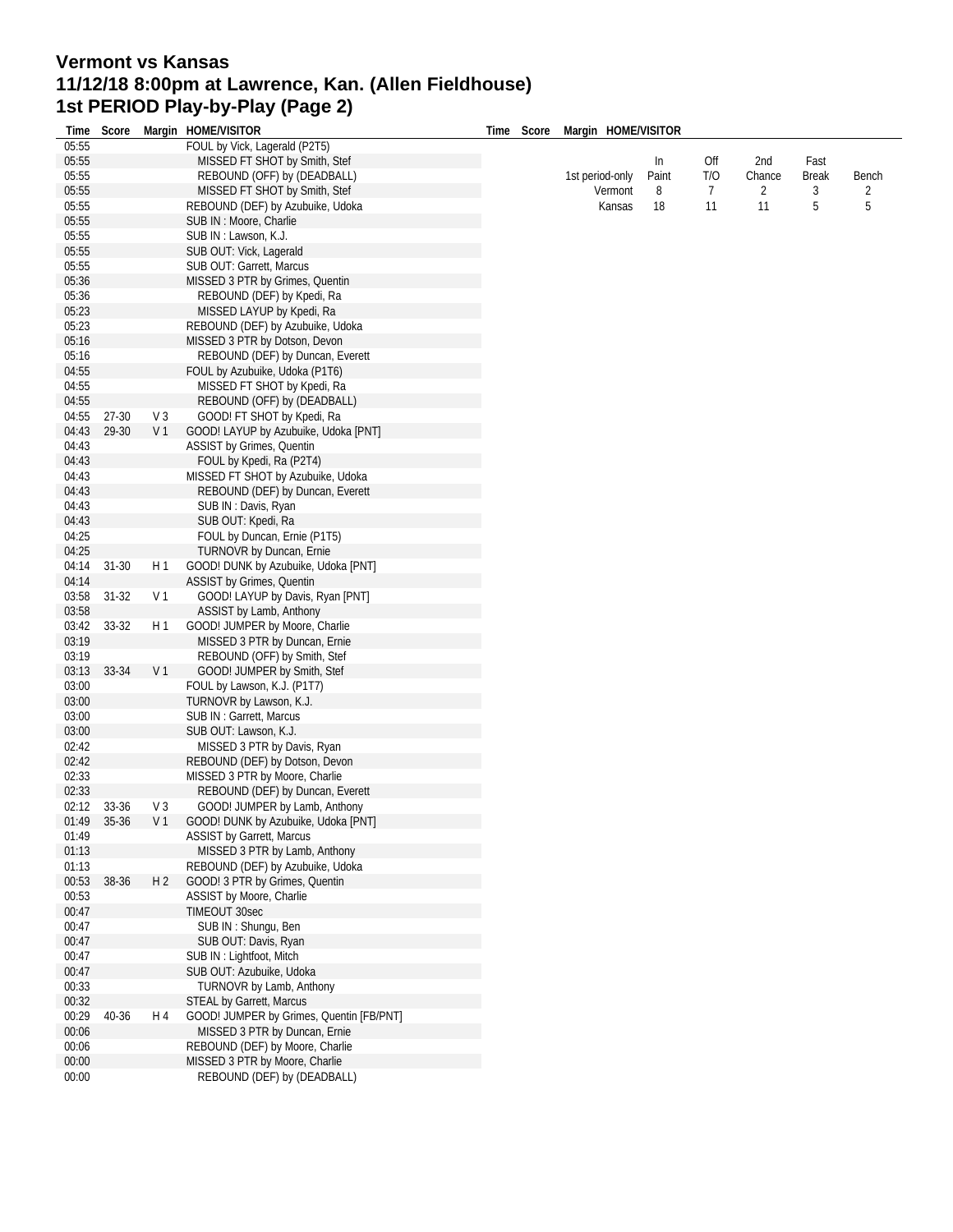# **Vermont vs Kansas 11/12/18 8:00pm at Lawrence, Kan. (Allen Fieldhouse) 2nd PERIOD Play-by-Play (Page 1)**

| Time           | Score          |                | Margin HOME/VISITOR                                           |                | Time Score |      | Margin HOME/VISITOR                             |
|----------------|----------------|----------------|---------------------------------------------------------------|----------------|------------|------|-------------------------------------------------|
| 19:51          |                |                | FOUL by Azubuike, Udoka (P2T1)                                | 12:43          |            |      | MISSED 3 PTR by Davis, Ryan                     |
| 19:51          |                |                | TURNOVR by Azubuike, Udoka                                    | 12:43          |            |      | REBOUND (DEF) by Garrett, Marcus                |
| 19:30          |                |                | MISSED JUMPER by Duncan, Ernie                                | 12:32 56-42    |            | H 14 | GOOD! 3 PTR by Vick, Lagerald                   |
| 19:30          |                |                | REBOUND (DEF) by Lawson, Dedric                               | 12:32          |            |      | <b>ASSIST by Garrett, Marcus</b>                |
| 19:19          |                |                | MISSED JUMPER by Vick, Lagerald                               | 12:16          |            |      | MISSED JUMPER by Duncan, Ernie                  |
| 19:19          |                |                | REBOUND (DEF) by Lamb, Anthony                                | 12:16          |            |      | REBOUND (DEF) by Dotson, Devon                  |
| 19:05          |                |                | MISSED JUMPER by Lamb, Anthony                                | 12:06          |            |      | MISSED JUMPER by Garrett, Marcus                |
| 19:05          |                |                | REBOUND (DEF) by Lawson, Dedric                               | 12:06          |            |      | REBOUND (DEF) by Duncan, Everett                |
| 18:56          |                |                | TURNOVR by Vick, Lagerald                                     | 11:51          |            |      | MISSED JUMPER by Lamb, Anthony                  |
| 18:54          |                |                | STEAL by Duncan, Everett                                      | 11:51          |            |      | REBOUND (OFF) by Davis, Ryan                    |
| 18:48          |                |                | MISSED JUMPER by Kpedi, Ra                                    | 11:47          | 56-45      | H 11 | GOOD! 3 PTR by Duncan, Ernie                    |
| 18:48          |                |                | REBOUND (DEF) by Grimes, Quentin                              | 11:47          |            |      | ASSIST by Davis, Ryan                           |
| 18:44          | 42-36<br>42-38 | H 6            | GOOD! JUMPER by Grimes, Quentin [FB]                          | 11:20          | 59-45      | H 14 | GOOD! 3 PTR by Vick, Lagerald                   |
| 18:21          |                | H 4            | GOOD! DUNK by Kpedi, Ra [PNT]                                 | 11:02          |            |      | MISSED JUMPER by Lamb, Anthony                  |
| 18:21          |                |                | ASSIST by Duncan, Ernie                                       | 11:02          |            |      | REBOUND (OFF) by Duncan, Everett                |
| 18:02<br>18:02 |                |                | FOUL by Kpedi, Ra (P3T1)<br>MISSED FT SHOT by Azubuike, Udoka | 10:56<br>10:56 |            |      | FOUL by Grimes, Quentin (P3T5)<br>TIMEOUT MEDIA |
| 18:02          |                |                | REBOUND (OFF) by (DEADBALL)                                   | 10:56          |            |      | SUB IN : Moore, Charlie                         |
| 18:02          |                |                | TURNOVR by Vick, Lagerald                                     | 10:56          |            |      | SUB OUT: Grimes, Quentin                        |
| 17:50          |                |                | MISSED 3 PTR by Smith, Stef                                   | 10:49          |            |      | FOUL by Dotson, Devon (P1T6)                    |
| 17:50          |                |                | REBOUND (DEF) by Vick, Lagerald                               | 10:49          |            |      | SUB IN: Smith, Stef                             |
| 17:39          |                |                | MISSED LAYUP by Lawson, Dedric                                | 10:49          |            |      | SUB OUT: Duncan, Ernie                          |
| 17:39          |                |                | BLOCK by Lamb, Anthony                                        | 10:47          |            |      | <b>TURNOVR by Smith, Stef</b>                   |
| 17:38          |                |                | REBOUND (DEF) by Lamb, Anthony                                | 10:45          |            |      | STEAL by Moore, Charlie                         |
| 17:25          |                |                | MISSED 3 PTR by Duncan, Ernie                                 | 10:41          | 61-45      | H 16 | GOOD! LAYUP by Moore, Charlie [PNT]             |
| 17:25          |                |                | REBOUND (DEF) by Dotson, Devon                                | 10:11          | 61-48      | H 13 | GOOD! 3 PTR by Shungu, Ben                      |
| 17:21          |                |                | FOUL by Smith, Stef (P1T2)                                    | 09:51          |            |      | MISSED JUMPER by Azubuike, Udoka                |
| 17:15          |                |                | FOUL by Lamb, Anthony (P1T3)                                  | 09:51          |            |      | REBOUND (DEF) by Smith, Stef                    |
| 17:11          |                |                | FOUL by Duncan, Everett (P1T4)                                | 09:39          | 61-50      | H 11 | GOOD! JUMPER by Lamb, Anthony [PNT]             |
| 17:09          |                |                | MISSED JUMPER by Lawson, Dedric                               | 09:20          |            |      | MISSED 3 PTR by Garrett, Marcus                 |
| 17:09          |                |                | BLOCK by Lamb, Anthony                                        | 09:20          |            |      | REBOUND (DEF) by Smith, Stef                    |
| 17:07          |                |                | REBOUND (OFF) by (TEAM)                                       | 09:05          |            |      | MISSED 3 PTR by Lamb, Anthony                   |
| 16:56          |                |                | TURNOVR by Grimes, Quentin                                    | 09:05          |            |      | REBOUND (OFF) by Shungu, Ben                    |
| 16:48          |                |                | TURNOVR by Smith, Stef                                        | 08:56          |            |      | MISSED LAYUP by Davis, Ryan                     |
| 16:48          |                |                | STEAL by Dotson, Devon                                        | 08:56          |            |      | REBOUND (DEF) by Garrett, Marcus                |
| 16:45          | 44-38          | H 6            | GOOD! LAYUP by Dotson, Devon [FB/PNT]                         | 08:28          |            |      | FOUL by Duncan, Everett (P2T6)                  |
| 16:40          |                |                | TIMEOUT 30sec                                                 | 08:28          | 62-50      | H 12 | GOOD! FT SHOT by Garrett, Marcus                |
| 16:25          |                |                | FOUL by Grimes, Quentin (P1T2)                                | 08:28          | 63-50      | H 13 | GOOD! FT SHOT by Garrett, Marcus                |
| 16:17          |                |                | TURNOVR by Kpedi, Ra                                          | 08:28          |            |      | SUB IN: Duncan, Robin                           |
| 16:03          |                |                | FOUL by Kpedi, Ra (P4T5)                                      | 08:28          |            |      | SUB IN: Moll, Isaiah                            |
| 16:03          |                |                | SUB IN : Moll, Isaiah                                         | 08:28          |            |      | SUB IN: Kpedi, Ra                               |
| 16:03          |                |                | SUB OUT: Kpedi, Ra                                            | 08:28          |            |      | SUB IN: Duncan, Ernie                           |
| 15:50          |                |                | MISSED JUMPER by Lawson, Dedric                               | 08:28          |            |      | SUB OUT: Davis, Ryan                            |
| 15:50          |                |                | REBOUND (DEF) by Duncan, Ernie                                | 08:28          |            |      | SUB OUT: Duncan, Everett                        |
| 15:31          | 44-40          | H 4            | GOOD! JUMPER by Moll, Isaiah                                  | 08:28          |            |      | SUB OUT: Smith, Stef                            |
|                | 15:18  46-40   | H 6            | GOOD! DUNK by Azubuike, Udoka [PNT]                           | 08:28          |            |      | SUB OUT: Lamb, Anthony                          |
| 15:18          |                |                | <b>ASSIST by Grimes, Quentin</b>                              | 08:28          |            |      | SUB IN : Lawson, Dedric                         |
| 14:58          |                |                | MISSED JUMPER by Smith, Stef                                  | 08:28          |            |      | SUB OUT: Dotson, Devon                          |
| 14:58          |                |                | REBOUND (DEF) by Vick, Lagerald                               | 08:16          |            |      | MISSED 3 PTR by Moll, Isaiah                    |
| 14:48          |                |                | MISSED 3 PTR by Grimes, Quentin                               | 08:16          |            |      | REBOUND (DEF) by Azubuike, Udoka                |
| 14:48          |                |                | REBOUND (OFF) by Azubuike, Udoka                              | 07:59          | 66-50      | H 16 | GOOD! 3 PTR by Moore, Charlie                   |
| 14:44          | 48-40          | H <sub>8</sub> | GOOD! LAYUP by Azubuike, Udoka [PNT]                          | 07:39          |            |      | FOUL by Moore, Charlie (P1T7)                   |
| 14:22          |                |                | MISSED JUMPER by Moll, Isaiah                                 | 07:39          |            |      | TIMEOUT MEDIA                                   |
| 14:22          |                |                | BLOCK by Azubuike, Udoka                                      | 07:39          |            |      | MISSED FT SHOT by Shungu, Ben                   |
| 14:21          |                |                | REBOUND (DEF) by Lawson, Dedric                               | 07:39          |            |      | REBOUND (DEF) by Azubuike, Udoka                |
| 14:17          | 50-40          | H 10           | GOOD! JUMPER by Vick, Lagerald [FB]                           | 07:39          |            |      | SUB IN: Lamb, Anthony                           |
| 14:03          |                |                | FOUL by Grimes, Quentin (P2T3)                                | 07:39          |            |      | SUB IN: Smith, Stef                             |
| 14:03          |                |                | SUB IN: Garrett, Marcus                                       | 07:39          |            |      | SUB OUT: Duncan, Robin                          |
| 14:03          |                |                | SUB OUT: Azubuike, Udoka                                      | 07:39          |            |      | SUB OUT: Moll, Isaiah                           |
| 13:40          |                |                | TURNOVR by Duncan, Ernie                                      | 07:26          | 68-50      | H 18 | GOOD! DUNK by Vick, Lagerald [PNT]              |
| 13:38          |                |                | STEAL by Lawson, Dedric                                       | 07:26          |            |      | ASSIST by Lawson, Dedric                        |
| 13:35          | 53-40          | H 13           | GOOD! 3 PTR by Vick, Lagerald                                 | 07:08          |            |      | <b>TURNOVR by Lamb, Anthony</b>                 |
| 13:35          |                |                | ASSIST by Grimes, Quentin                                     | 07:06          |            |      | STEAL by Garrett, Marcus                        |
| 13:15          |                |                | FOUL by Lawson, Dedric (P3T4)                                 | 07:01          |            |      | TURNOVR by Lawson, Dedric                       |
| 13:15          | 53-41          | H 12           | GOOD! FT SHOT by Lamb, Anthony                                | 07:01          |            |      | STEAL by Duncan, Ernie                          |
| 13:15          | 53-42          | H 11           | GOOD! FT SHOT by Lamb, Anthony                                |                |            |      |                                                 |
| 13:15          |                |                | SUB IN: Davis, Ryan                                           |                |            |      |                                                 |
| 13:15          |                |                | SUB IN: Shungu, Ben                                           |                |            |      |                                                 |
| 13:15          |                |                | SUB OUT: Moll, Isaiah                                         |                |            |      |                                                 |
| 13:15          |                |                | SUB OUT: Smith, Stef                                          |                |            |      |                                                 |
| 13:15          |                |                | SUB IN: Azubuike, Udoka                                       |                |            |      |                                                 |
| 13:15          |                |                | SUB OUT: Lawson, Dedric                                       |                |            |      |                                                 |
| 13:02          |                |                | <b>TURNOVR by Grimes, Quentin</b>                             |                |            |      |                                                 |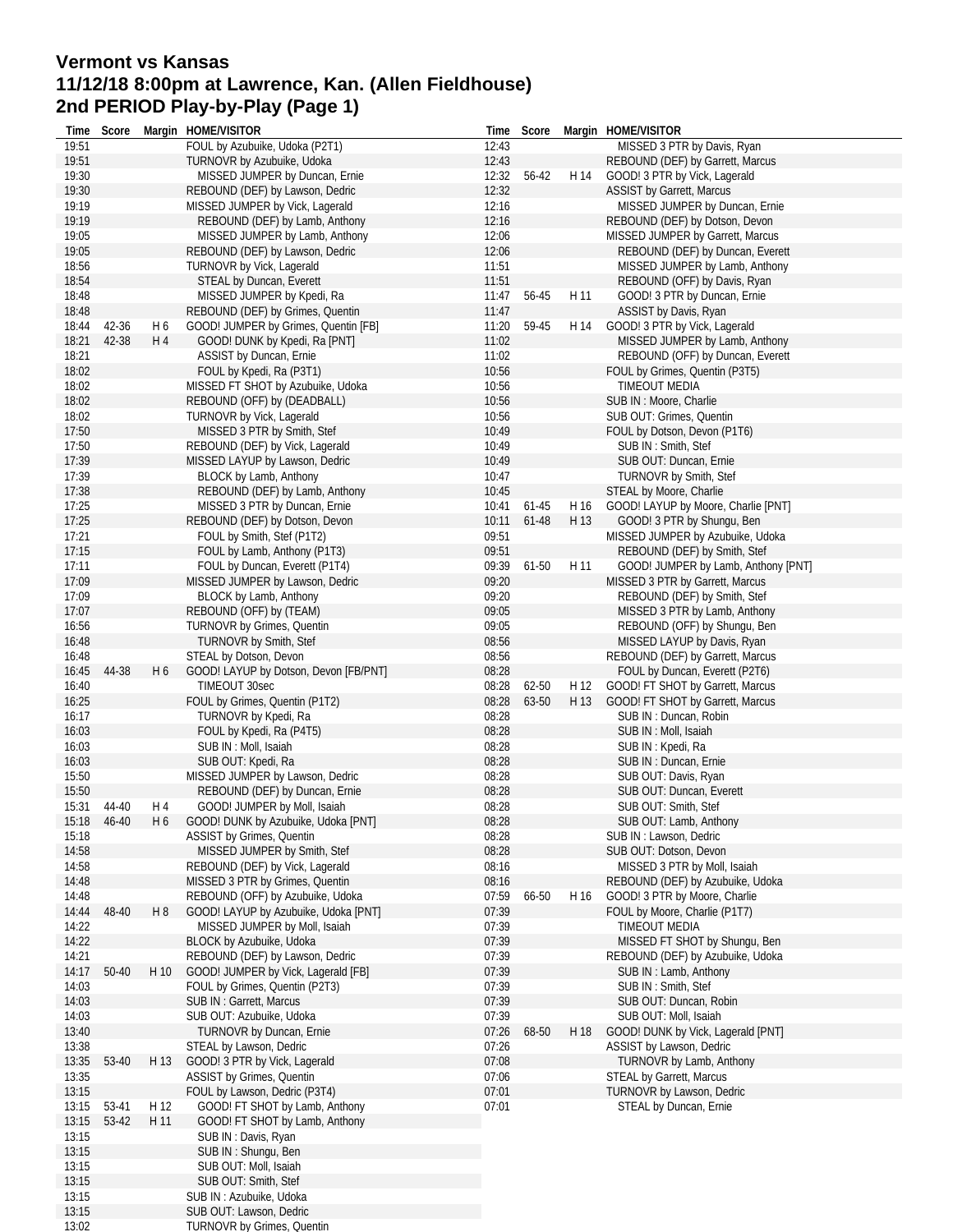# **Vermont vs Kansas 11/12/18 8:00pm at Lawrence, Kan. (Allen Fieldhouse) 2nd PERIOD Play-by-Play (Page 2)**

|                |         |      | Time Score Margin HOME/VISITOR                                    |       | Time Score |                 |         | Margin HOME/VISITOR              |     |        |              |       |
|----------------|---------|------|-------------------------------------------------------------------|-------|------------|-----------------|---------|----------------------------------|-----|--------|--------------|-------|
| 06:57          | 68-52   | H 16 | GOOD! LAYUP by Shungu, Ben [FB/PNT]                               | 00:48 |            |                 |         | REBOUND (OFF) by Dotson, Devon   |     |        |              |       |
| 06:57          |         |      | ASSIST by Duncan, Ernie                                           | 00:40 | 84-68      | H 16            |         | GOOD! 3 PTR by Dotson, Devon     |     |        |              |       |
| 06:48          |         |      | MISSED LAYUP by Azubuike, Udoka                                   | 00:40 |            |                 |         | ASSIST by Garrett, Marcus        |     |        |              |       |
| 06:48          |         |      | REBOUND (DEF) by Smith, Stef                                      | 00:24 |            |                 |         | MISSED JUMPER by Moll, Isaiah    |     |        |              |       |
| 06:40          | 68-55   | H 13 | GOOD! 3 PTR by Lamb, Anthony                                      | 00:24 |            |                 |         | REBOUND (DEF) by Garrett, Marcus |     |        |              |       |
| 06:40          |         |      | ASSIST by Shungu, Ben                                             |       |            |                 |         |                                  |     |        |              |       |
| 06:36          |         |      | TIMEOUT 30sec                                                     |       |            |                 |         | In                               | Off | 2nd    | Fast         |       |
| 06:27          |         |      | MISSED LAYUP by Lawson, Dedric                                    |       |            | 2nd period-only |         | Paint                            | T/O | Chance | <b>Break</b> | Bench |
| 06:27          |         |      | REBOUND (DEF) by Lamb, Anthony                                    |       |            |                 | Vermont | 8                                | 2   | 3      | 2            | 9     |
| 06:15          | 68-57   | H 11 | GOOD! JUMPER by Lamb, Anthony                                     |       |            |                 | Kansas  | 14                               | 7   | 5      | 6            | 7     |
| 06:15          |         |      | FOUL by Lawson, Dedric (P4T8)                                     |       |            |                 |         |                                  |     |        |              |       |
| 06:15          | 68-58   | H 10 | GOOD! FT SHOT by Lamb, Anthony                                    |       |            |                 |         |                                  |     |        |              |       |
| 06:15          |         |      | SUB IN: Grimes, Quentin                                           |       |            |                 |         |                                  |     |        |              |       |
| 06:15          |         |      | SUB OUT: Lawson, Dedric                                           |       |            |                 |         |                                  |     |        |              |       |
| 06:03<br>06:03 | 69-58   | H 11 | FOUL by Shungu, Ben (P1T7)                                        |       |            |                 |         |                                  |     |        |              |       |
|                |         |      | GOOD! FT SHOT by Azubuike, Udoka                                  |       |            |                 |         |                                  |     |        |              |       |
| 06:03<br>06:03 |         |      | MISSED FT SHOT by Azubuike, Udoka<br>REBOUND (DEF) by Smith, Stef |       |            |                 |         |                                  |     |        |              |       |
| 05:51          |         |      | FOUL by Garrett, Marcus (P1T9)                                    |       |            |                 |         |                                  |     |        |              |       |
| 05:51          | 69-59   | H 10 | GOOD! FT SHOT by Lamb, Anthony                                    |       |            |                 |         |                                  |     |        |              |       |
| 05:51          | 69-60   | H 9  | GOOD! FT SHOT by Lamb, Anthony                                    |       |            |                 |         |                                  |     |        |              |       |
| 05:34          | $71-60$ | H 11 | GOOD! DUNK by Azubuike, Udoka [PNT]                               |       |            |                 |         |                                  |     |        |              |       |
| 05:34          |         |      | ASSIST by Grimes, Quentin                                         |       |            |                 |         |                                  |     |        |              |       |
| 05:14          |         |      | MISSED 3 PTR by Duncan, Ernie                                     |       |            |                 |         |                                  |     |        |              |       |
| 05:14          |         |      | REBOUND (DEF) by Garrett, Marcus                                  |       |            |                 |         |                                  |     |        |              |       |
| 05:04          | 73-60   | H 13 | GOOD! DUNK by Azubuike, Udoka [PNT]                               |       |            |                 |         |                                  |     |        |              |       |
| 05:04          |         |      | <b>ASSIST by Grimes, Quentin</b>                                  |       |            |                 |         |                                  |     |        |              |       |
| 04:38          |         |      | FOUL by Moore, Charlie (P2T10)                                    |       |            |                 |         |                                  |     |        |              |       |
| 04:38          | 73-61   | H 12 | GOOD! FT SHOT by Smith, Stef                                      |       |            |                 |         |                                  |     |        |              |       |
| 04:38          | 73-62   | H 11 | GOOD! FT SHOT by Smith, Stef                                      |       |            |                 |         |                                  |     |        |              |       |
| 04:23          | 76-62   | H 14 | GOOD! 3 PTR by Grimes, Quentin                                    |       |            |                 |         |                                  |     |        |              |       |
| 04:23          |         |      | ASSIST by Vick, Lagerald                                          |       |            |                 |         |                                  |     |        |              |       |
| 04:10          |         |      | MISSED 3 PTR by Lamb, Anthony                                     |       |            |                 |         |                                  |     |        |              |       |
| 04:10          |         |      | REBOUND (DEF) by Azubuike, Udoka                                  |       |            |                 |         |                                  |     |        |              |       |
| 04:06          |         |      | FOUL by Smith, Stef (P2T8)                                        |       |            |                 |         |                                  |     |        |              |       |
| 04:06          | $77-62$ | H 15 | GOOD! FT SHOT by Azubuike, Udoka                                  |       |            |                 |         |                                  |     |        |              |       |
| 04:06          | 78-62   | H 16 | GOOD! FT SHOT by Azubuike, Udoka                                  |       |            |                 |         |                                  |     |        |              |       |
| 04:06          |         |      | SUB IN : Moll, Isaiah                                             |       |            |                 |         |                                  |     |        |              |       |
| 04:06          |         |      | SUB OUT: Kpedi, Ra                                                |       |            |                 |         |                                  |     |        |              |       |
| 04:06          |         |      | SUB IN : Lawson, Dedric                                           |       |            |                 |         |                                  |     |        |              |       |
| 04:06<br>03:55 | 78-64   | H 14 | SUB OUT: Azubuike, Udoka                                          |       |            |                 |         |                                  |     |        |              |       |
| 03:55          |         |      | GOOD! JUMPER by Duncan, Ernie<br>ASSIST by Smith, Stef            |       |            |                 |         |                                  |     |        |              |       |
| 03:38          | 81-64   | H 17 | GOOD! 3 PTR by Vick, Lagerald                                     |       |            |                 |         |                                  |     |        |              |       |
| 03:38          |         |      | <b>ASSIST by Grimes, Quentin</b>                                  |       |            |                 |         |                                  |     |        |              |       |
| 03:17          | 81-66   |      | H 15 GOOD! LAYUP by Moll, Isaiah [PNT]                            |       |            |                 |         |                                  |     |        |              |       |
| 03:17          |         |      | ASSIST by Smith, Stef                                             |       |            |                 |         |                                  |     |        |              |       |
| 02:59          |         |      | <b>TURNOVR by Grimes, Quentin</b>                                 |       |            |                 |         |                                  |     |        |              |       |
| 02:58          |         |      | STEAL by Shungu, Ben                                              |       |            |                 |         |                                  |     |        |              |       |
| 02:45          |         |      | MISSED JUMPER by Shungu, Ben                                      |       |            |                 |         |                                  |     |        |              |       |
| 02:45          |         |      | REBOUND (DEF) by Lawson, Dedric                                   |       |            |                 |         |                                  |     |        |              |       |
| 02:20          |         |      | MISSED JUMPER by Garrett, Marcus                                  |       |            |                 |         |                                  |     |        |              |       |
| 02:20          |         |      | REBOUND (DEF) by Shungu, Ben                                      |       |            |                 |         |                                  |     |        |              |       |
| 02:12          |         |      | MISSED LAYUP by Smith, Stef                                       |       |            |                 |         |                                  |     |        |              |       |
| 02:12<br>01:42 |         |      | REBOUND (DEF) by Lawson, Dedric<br>MISSED LAYUP by Moore, Charlie |       |            |                 |         |                                  |     |        |              |       |
| 01:42          |         |      | REBOUND (DEF) by Duncan, Ernie                                    |       |            |                 |         |                                  |     |        |              |       |
| 01:34          |         |      | FOUL by Grimes, Quentin (P4T11)                                   |       |            |                 |         |                                  |     |        |              |       |
| 01:34          |         |      | TIMEOUT MEDIA                                                     |       |            |                 |         |                                  |     |        |              |       |
| 01:34          | 81-67   | H 14 | GOOD! FT SHOT by Duncan, Ernie                                    |       |            |                 |         |                                  |     |        |              |       |
| 01:34          | 81-68   | H 13 | GOOD! FT SHOT by Duncan, Ernie                                    |       |            |                 |         |                                  |     |        |              |       |
| 01:34          |         |      | SUB IN: Dotson, Devon                                             |       |            |                 |         |                                  |     |        |              |       |
| 01:34          |         |      | SUB IN: Azubuike, Udoka                                           |       |            |                 |         |                                  |     |        |              |       |
| 01:34          |         |      | SUB OUT: Lawson, Dedric                                           |       |            |                 |         |                                  |     |        |              |       |
| 01:34          |         |      | SUB OUT: Moore, Charlie                                           |       |            |                 |         |                                  |     |        |              |       |
| 01:23          |         |      | MISSED JUMPER by Azubuike, Udoka                                  |       |            |                 |         |                                  |     |        |              |       |
| 01:23          |         |      | REBOUND (DEF) by Moll, Isaiah                                     |       |            |                 |         |                                  |     |        |              |       |
| 01:16          |         |      | MISSED 3 PTR by Smith, Stef                                       |       |            |                 |         |                                  |     |        |              |       |
| 01:16          |         |      | REBOUND (DEF) by Azubuike, Udoka                                  |       |            |                 |         |                                  |     |        |              |       |
| 00:48          |         |      | MISSED JUMPER by Dotson, Devon                                    |       |            |                 |         |                                  |     |        |              |       |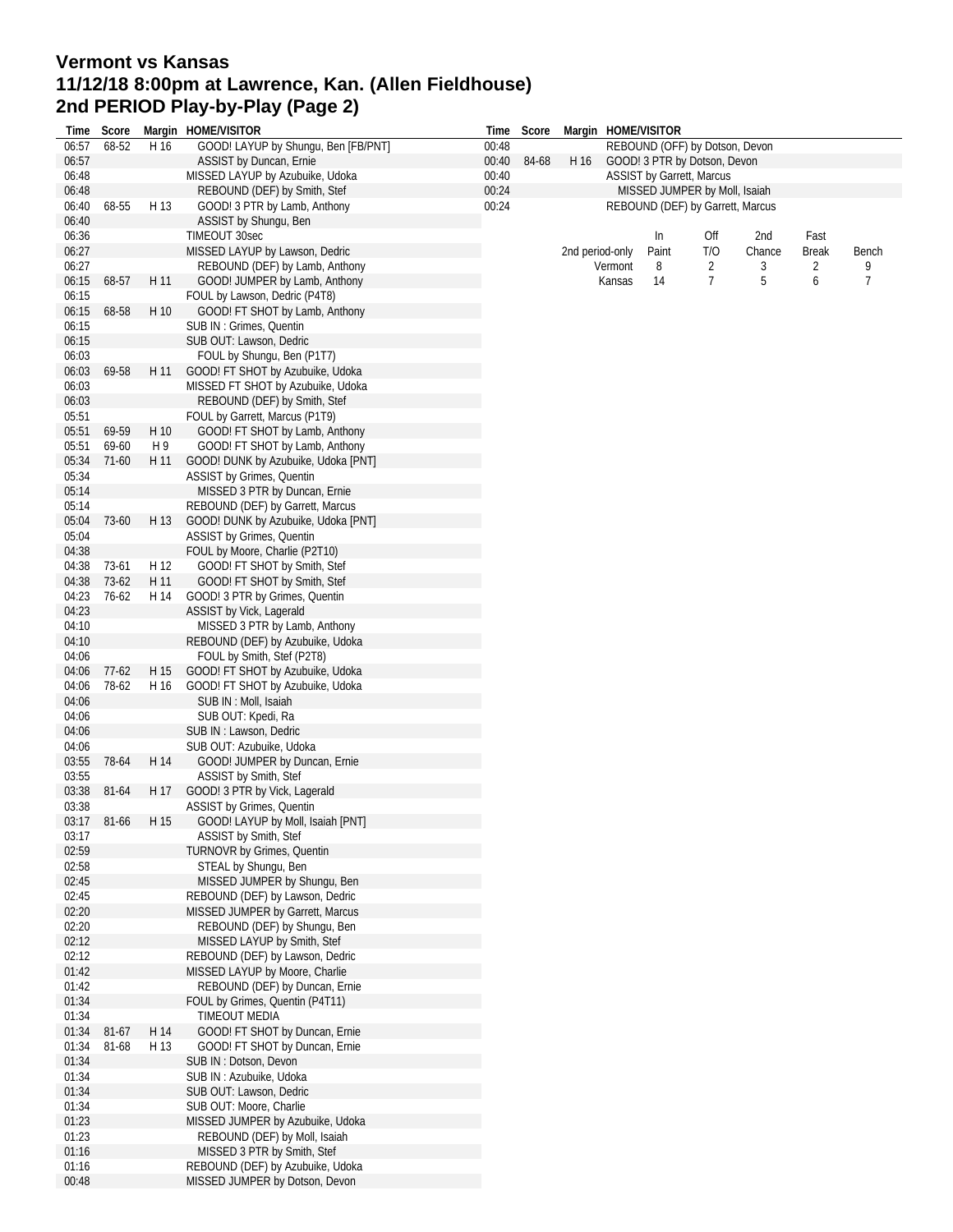## **Official Basketball Box Score -- 1st Half-Only Vermont vs Kansas 11/12/18 8:00pm at Lawrence, Kan. (Allen Fieldhouse)**

#### **Vermont**

|        |                                                  | Total     | 3-Ptr    |         |                | Rebounds     |                 |                |                |          |                |                |                |                |
|--------|--------------------------------------------------|-----------|----------|---------|----------------|--------------|-----------------|----------------|----------------|----------|----------------|----------------|----------------|----------------|
| ##     | Player                                           | FG-FGA    | FG-FGA   | FT-FTA  | Off            | Def          | Tot             | PF             | TP             | A        | TO             | Blk            | Stl            | Min            |
| 03     | Lamb, Anthony                                    | $5 - 7$   | $1-3$    | $1 - 1$ | $\Omega$       |              |                 | $\Omega$       | 12             | 3        | $\overline{2}$ | $\Omega$       | 0              | 17             |
| 15     | Kpedi, Ra                                        | $0 - 1$   | $0-0$    | $1-2$   | $\overline{0}$ | $\mathbf{1}$ |                 | $\overline{2}$ |                | $\Omega$ | $\mathbf{0}$   | $\overline{0}$ | 0              | 6              |
| $00\,$ | Smith, Stef<br>g                                 | $4 - 4$   | $3 - 3$  | $0 - 2$ |                | 3            | 4               | $\mathbf 0$    | 11             | $\Omega$ |                | 0              | 0              | 18             |
| 20     | Duncan, Ernie<br>g                               | $3 - 7$   | $2 - 5$  | $2-2$   | $\overline{0}$ | $\theta$     | 0               |                | 10             |          |                | $\overline{0}$ | $\overline{0}$ | 18             |
| 21     | Duncan, Everett<br>g                             | $0-0$     | $0-0$    | $0-0$   | $\mathbf 0$    | 3            | 3 <sup>1</sup>  | $\mathbf 0$    | 0              | 0        | $\mathbf 0$    | $\Omega$       | 0              | 14             |
| 01     | Nash, Skyler                                     | $0-0$     | $0-0$    | $0-0$   | $\overline{0}$ | $\theta$     | 0               | $\mathbf{0}$   | 0              | $\Omega$ | $\overline{0}$ | $\overline{0}$ | $\overline{0}$ | $\overline{4}$ |
| 04     | Duncan, Robin                                    | $0-0$     | $0-0$    | $0-0$   | $\mathbf{0}$   | $\mathbf{0}$ | $\Omega$        | $\mathbf 0$    | 0              | $\Omega$ |                | $\Omega$       | 0              | $\overline{2}$ |
| 14     | Moll, Isaiah                                     | $0 - 2$   | $0-0$    | $0-0$   | $\overline{0}$ |              |                 | $\overline{2}$ | 0              |          | $\overline{2}$ | $\overline{0}$ | $\overline{0}$ | 6              |
| 24     | Shungu, Ben                                      | $0-0$     | $0-0$    | $0-0$   | $\mathbf{0}$   | $\mathbf{0}$ | $\overline{0}$  | $\mathbf{0}$   | $\overline{0}$ | $\Omega$ | $\mathbf{0}$   | $\Omega$       | $\overline{0}$ | 5              |
| 35     | Davis, Ryan                                      | $1-5$     | $0 - 4$  | $0-0$   |                |              | 2               | $\mathbf{0}$   | $\overline{2}$ | 0        | $\overline{0}$ | $\overline{0}$ | $\overline{0}$ | 10             |
|        | Team                                             |           |          |         | $\Omega$       |              |                 |                |                |          |                |                |                |                |
|        | <b>Totals</b>                                    | $13 - 26$ | $6 - 15$ | $4 - 7$ | 2              | 11           | 13 <sub>l</sub> | 5              | 36             | 5        |                | $\mathbf{0}$   | 0              | 100            |
|        | $13 - 26$<br>50.0%<br>FG % 1st Half:<br>$\cdots$ |           |          |         |                |              |                 |                |                |          |                |                |                |                |

3FG % 1st Half: 6-15 40.0% FT % 1st Half: 4-7 57.1%

#### **Kansas**

|        |                                    | Total    | 3-Ptr   |         |                | Rebounds       |                 |                |                 |                |                |                |                  |     |
|--------|------------------------------------|----------|---------|---------|----------------|----------------|-----------------|----------------|-----------------|----------------|----------------|----------------|------------------|-----|
| ##     | Player                             | FG-FGA   | FG-FGA  | FT-FTA  | Off            | Def            | Totl            | PF             | TP              | A              | TO.            | Blk            | Stl              | Min |
| 01     | Lawson, Dedric                     | $0 - 2$  | $0-0$   | $0-0$   |                |                |                 |                | $\Omega$        |                |                | $\Omega$       | $\boldsymbol{0}$ | 7   |
| 35     | Azubuike, Udoka<br>$\mathsf{C}$    | $6 - 10$ | $0-0$   | $0 - 1$ | $\overline{0}$ | 6              | 6 <sup>1</sup>  |                | 12 <sub>1</sub> | $\overline{0}$ | $\overline{2}$ | $\overline{0}$ | $\mathbf 0$      | 17  |
| 05     | Grimes, Quentin<br>g               | $2 - 5$  | $1-2$   | $0-0$   |                | 1              | 2               | $\mathbf{0}$   | 5               | 5              | $\Omega$       | $\Omega$       | 0                | 16  |
| 11     | Dotson, Devon<br>$\mathfrak{g}$    | $1 - 2$  | $0 - 1$ | $0-0$   |                | $\overline{2}$ | 3 <sup>1</sup>  | $\mathbf 0$    | $\overline{2}$  | $\theta$       |                | $\overline{0}$ | 1                | 14  |
| 24     | Vick, Lagerald<br>g                | $6 - 7$  | $4 - 4$ | $0-0$   | 1              | $\mathbf{0}$   |                 | $\overline{2}$ | 16              | $\Omega$       | $\mathbf{0}$   | $\Omega$       | 1                | 13  |
| $00\,$ | Garrett, Marcus                    | $1 - 3$  | $0-0$   | $0-0$   |                | $\overline{0}$ |                 | $\mathbf 0$    | 2               |                | $\theta$       | $\overline{0}$ |                  | 12  |
| 02     | Moore, Charlie                     | $1-3$    | $0 - 2$ | $0-0$   | $\mathbf 0$    |                |                 | $\mathbf{0}$   | $\overline{2}$  | $\mathcal{P}$  | $\mathbf{0}$   | $\Omega$       | 0                | 12  |
| 13     | Lawson, K.J.                       | $0-0$    | $0-0$   | $0-0$   | $\overline{0}$ | $\overline{0}$ | 0               |                | $\overline{0}$  | $\Omega$       |                | $\overline{0}$ | $\boldsymbol{0}$ | 3   |
| 44     | Lightfoot, Mitch                   | $0 - 1$  | $0 - 1$ | $1-2$   | $\mathbf 0$    | 1              |                 |                |                 |                | $\Omega$       |                | $\theta$         | 6   |
|        | Team                               |          |         |         | $\overline{0}$ | $\theta$       | 0               |                |                 |                |                |                |                  |     |
|        | <b>Totals</b>                      | $17-33$  | $5-10$  | $1-3$   | 5              | 12             | 17 <sub>1</sub> |                | 40              | 10             | 6              |                | 3                | 100 |
|        | $17-33$<br>51.5%<br>FG % 1st Half: |          |         |         |                |                |                 |                |                 |                |                |                |                  |     |
|        | 3FG % 1st Half:<br>$5-10$<br>50.0% |          |         |         |                |                |                 |                |                 |                |                |                |                  |     |

| FT % 1st Half: | $1-3$ | 33.3% |
|----------------|-------|-------|

Officials: James Luckie, Michael Stephens, Jeb Hartness Technical fouls: Vermont-None. Kansas-None. Attendance: 16300 NIT Season Tip-Off (Campus Round)

| Score by periods | 1st | Total        |          | In       | Off | 2nd    | Fast         |       |
|------------------|-----|--------------|----------|----------|-----|--------|--------------|-------|
| Vermont          | 36  | $\sim$<br>აი | Points   | Paint    | T/O | Chance | <b>Break</b> | Bench |
| Kansas           | 40  | 40           | VU<br>KU | 10<br>ιu |     |        |              |       |

Last FG - VU 2nd-03:17, KU 2nd-00:40. Largest lead - VU by 8 1st-16:00, KU by 18 2nd-07:26. VU led for 15:26. KU led for 23:58. Game was tied for 00:36. Score tied - 1 time. Lead changed - 6 times.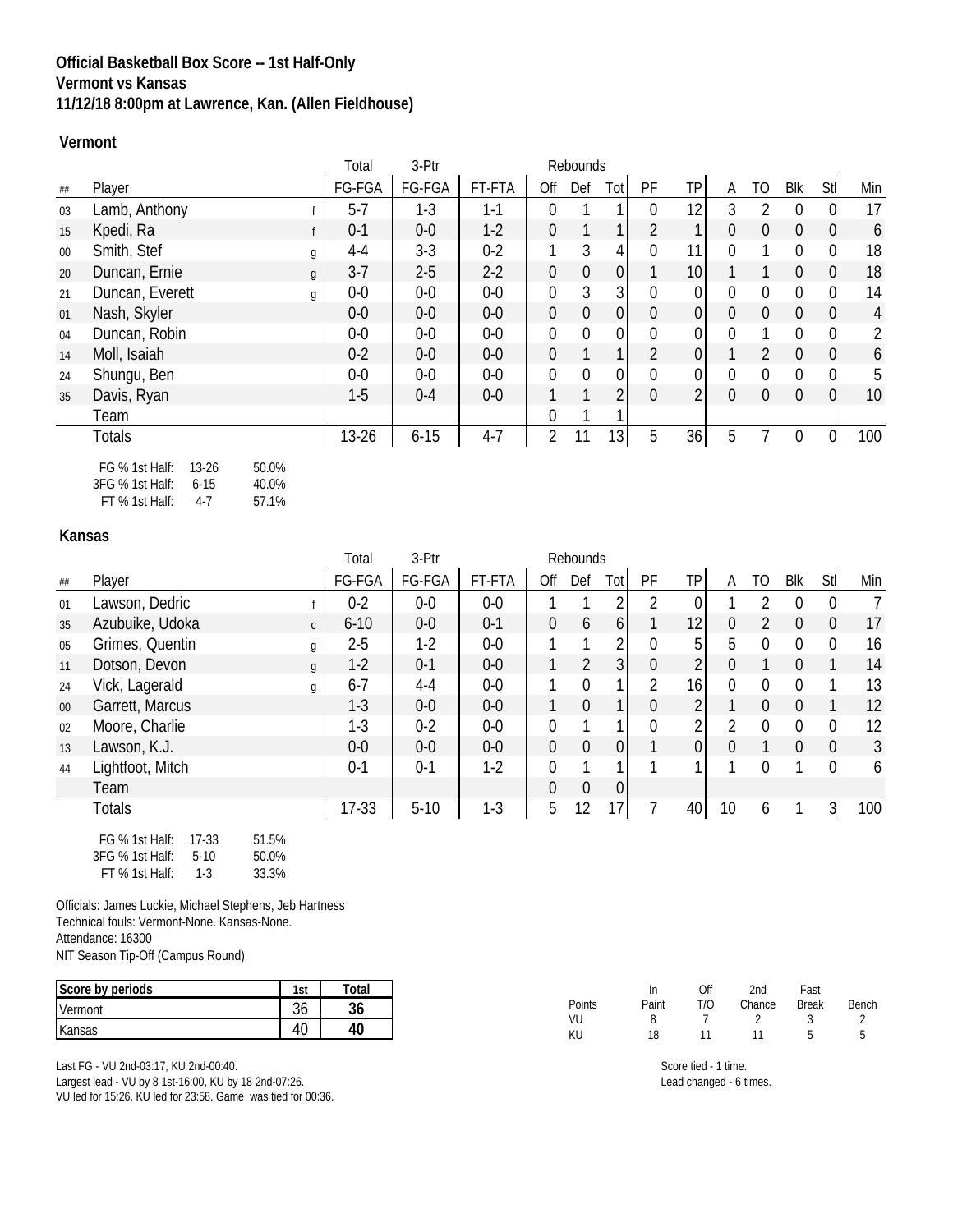## **Official Basketball Box Score -- 2nd Half-Only Vermont vs Kansas 11/12/18 8:00pm at Lawrence, Kan. (Allen Fieldhouse)**

#### **Vermont**

|        |                                      |   | Total     | 3-Ptr    |          |                | Rebounds       |                  |                |                 |                |                  |                  |                  |           |
|--------|--------------------------------------|---|-----------|----------|----------|----------------|----------------|------------------|----------------|-----------------|----------------|------------------|------------------|------------------|-----------|
| ##     | Player                               |   | FG-FGA    | FG-FGA   | FT-FTA   | Off            | Def            | Tot <sub>1</sub> | PF             | <b>TP</b>       | A              | TO               | <b>Blk</b>       | Stl              | Min       |
| 03     | Lamb, Anthony                        |   | $3-8$     | $1-3$    | $5-5$    | $\Omega$       | 3              | 3                |                | 12              | U              |                  | $\mathfrak{D}$   | $\mathbf 0$      | 19        |
| 15     | Kpedi, Ra                            |   | $1 - 2$   | $0-0$    | $0-0$    | $\overline{0}$ | $\theta$       | 0                | 2              | $\overline{2}$  | 0              |                  | $\mathbf 0$      | $\boldsymbol{0}$ | 8         |
| $00\,$ | Smith, Stef                          | g | $0 - 4$   | $0 - 2$  | $2-2$    | $\overline{0}$ | 4              | 4                | $\overline{2}$ | 2               | $\overline{2}$ | $\overline{2}$   | $\overline{0}$   | $\boldsymbol{0}$ | 16        |
| 20     | Duncan, Ernie                        | g | $2 - 6$   | $1 - 3$  | $2-2$    | $\mathbf 0$    | $\overline{2}$ | 2                | $\mathbf 0$    | $\overline{7}$  | $\overline{2}$ |                  | $\overline{0}$   | $\mathbf{1}$     | 18        |
| 21     | Duncan, Everett                      | g | $0-0$     | $0-0$    | $0-0$    |                |                | 2                | 2              | 0               | 0              | 0                | 0                | 1                | 12        |
| 01     | Nash, Skyler                         |   | $0-0$     | $0-0$    | $0-0$    | $\mathbf 0$    | $\mathbf 0$    | $\mathbf 0$      | $\mathbf 0$    | $\overline{0}$  | 0              | $\boldsymbol{0}$ | $\overline{0}$   | $\overline{0}$   | $\pmb{0}$ |
| 04     | Duncan, Robin                        |   | $0-0$     | $0-0$    | $0-0$    | $\mathbf 0$    | $\mathbf{0}$   | 0                | $\mathbf 0$    | 0               | 0              | $\mathbf 0$      | 0                | $\boldsymbol{0}$ | 1         |
| 14     | Moll, Isaiah                         |   | $2 - 5$   | $0 - 1$  | $0-0$    | $\overline{0}$ |                |                  | $\mathbf 0$    | $\vert 4 \vert$ | 0              | $\mathbf 0$      | $\overline{0}$   | $\overline{0}$   | 8         |
| 24     | Shungu, Ben                          |   | $2 - 3$   | $1 - 1$  | $0 - 1$  |                |                | 2                |                | 5 <sup>1</sup>  |                | $\mathbf 0$      | $\Omega$         | 1                | 13        |
| 35     | Davis, Ryan                          |   | $0 - 2$   | $0 - 1$  | $0-0$    | 1              | $\theta$       | 1                | $\overline{0}$ | $\overline{0}$  |                | $\mathbf 0$      | $\boldsymbol{0}$ | $\overline{0}$   | 5         |
|        | Team                                 |   |           |          |          | $\Omega$       | $\mathbf 0$    | 0                |                |                 |                |                  |                  |                  |           |
|        | <b>Totals</b>                        |   | $10-30$   | $3 - 11$ | $9 - 10$ | 3              | 12             | 15               | 8              | 32              | 6              | 5                | 2                | 3                | 100       |
|        | FG % 1st Half:<br>$13-26$<br>50.0%   |   | 2nd half: | $10-30$  | 33.3%    |                |                |                  |                |                 |                |                  |                  |                  |           |
|        | 3FG % 1st Half:<br>40.0%<br>$6 - 15$ |   | 2nd half: | $3 - 11$ | 27.3%    |                |                |                  |                |                 |                |                  |                  |                  |           |
|        | FT % 1st Half:<br>$4-7$<br>57.1%     |   | 2nd half: | $9 - 10$ | 90.0%    |                |                |                  |                |                 |                |                  |                  |                  |           |

### **Kansas**

|        |                                                                                                              | Total                               | 3-Ptr                     |                         |                | Rebounds       |                  |                |                |                |                |                |              |             |
|--------|--------------------------------------------------------------------------------------------------------------|-------------------------------------|---------------------------|-------------------------|----------------|----------------|------------------|----------------|----------------|----------------|----------------|----------------|--------------|-------------|
| ##     | Player                                                                                                       | FG-FGA                              | FG-FGA                    | FT-FTA                  | Off            | Def            | Tot              | PF             | <b>TP</b>      | A              | TO             | <b>Blk</b>     | Stl          | Min         |
| 01     | Lawson, Dedric                                                                                               | $0 - 4$                             | $0-0$                     | $0-0$                   | $\Omega$       | 5              | 5                | 2              |                |                |                |                |              | 12          |
| 35     | Azubuike, Udoka<br>$\mathsf{C}$                                                                              | $4 - 7$                             | $0-0$                     | $3-5$                   | $\mathbf{1}$   | $\overline{4}$ | 5 <sup>1</sup>   |                | 11             | $\Omega$       |                |                | 0            | 17          |
| 05     | Grimes, Quentin<br>g                                                                                         | $2 - 3$                             | $1-2$                     | $0-0$                   | $\Omega$       |                |                  | 4              | 5              | 5              | 3              | $\Omega$       | 0            | 15          |
| 11     | Dotson, Devon<br>$\mathfrak{g}$                                                                              | $2 - 3$                             | $1 - 1$                   | $0-0$                   | 1              | $\overline{2}$ | 3 <sup>1</sup>   |                | 5 <sup>1</sup> | 0              | $\mathbf 0$    | $\overline{0}$ | $\mathbf{1}$ | 13          |
| 24     | Vick, Lagerald<br>g                                                                                          | $6 - 7$                             | $4 - 4$                   | $0-0$                   | $\overline{0}$ | $\overline{2}$ | 2                | $\overline{0}$ | 16             |                | 2              | 0              | 0            | 20          |
| $00\,$ | Garrett, Marcus                                                                                              | $0 - 3$                             | $0 - 1$                   | $2 - 2$                 | $\overline{0}$ | $\overline{4}$ | 4                |                | $\overline{2}$ | $\overline{2}$ | $\overline{0}$ | $\Omega$       |              | 14          |
| 02     | Moore, Charlie                                                                                               | $2 - 3$                             | $1 - 1$                   | $0-0$                   | $\overline{0}$ | $\overline{0}$ | 0                | $\overline{2}$ | 5              | 0              | $\mathbf 0$    | 0              |              | 9           |
| 13     | Lawson, K.J.                                                                                                 | $0-0$                               | $0-0$                     | $0-0$                   | $\theta$       | $\mathbf 0$    | $\boldsymbol{0}$ | $\mathbf 0$    | 0              | 0              | $\mathbf 0$    | $\overline{0}$ | 0            | $\pmb{0}$   |
| 44     | Lightfoot, Mitch                                                                                             | $0-0$                               | $0-0$                     | $0-0$                   | $\overline{0}$ | $\mathbf{0}$   | 0                | $\mathbf{0}$   | 0              | $\Omega$       | $\overline{0}$ | $\Omega$       | $\mathbf 0$  | $\mathbf 0$ |
|        | Team                                                                                                         |                                     |                           |                         |                | $\Omega$       |                  |                |                |                |                |                |              |             |
|        | <b>Totals</b>                                                                                                | $16 - 30$                           | $7-9$                     | $5 - 7$                 | 3              | 18             | 21               | 11             | 44             | 9              |                |                | 4            | 100         |
|        | FG % 1st Half:<br>$17-33$<br>51.5%<br>3FG % 1st Half:<br>$5-10$<br>50.0%<br>FT % 1st Half:<br>$1-3$<br>33.3% | 2nd half:<br>2nd half:<br>2nd half: | $16 - 30$<br>7-9<br>$5-7$ | 53.3%<br>77.8%<br>71.4% |                |                |                  |                |                |                |                |                |              |             |

Officials: James Luckie, Michael Stephens, Jeb Hartness Technical fouls: Vermont-None. Kansas-None. Attendance: 16300 NIT Season Tip-Off (Campus Round)

| Score by periods | 1st          | 2 <sub>nd</sub> | Total |
|------------------|--------------|-----------------|-------|
| Vermont          | $\sim$<br>30 | ົາ              | 68    |
| Kansas           | -4u          |                 | 84    |

Last FG - VU 2nd-03:17, KU 2nd-00:40.

Largest lead - VU by 8 1st-16:00, KU by 18 2nd-07:26.

VU led for 15:26. KU led for 23:58. Game was tied for 00:36.

|        | In    | Off | 2nd    | Fast         |       |
|--------|-------|-----|--------|--------------|-------|
| Points | Paint | T/O | Chance | <b>Break</b> | Bench |
| VU     | 8     |     | ર      |              | Q     |
| KU     | 14    |     | b      | h            |       |

Score tied - 0 times. Lead changed - 0 times.